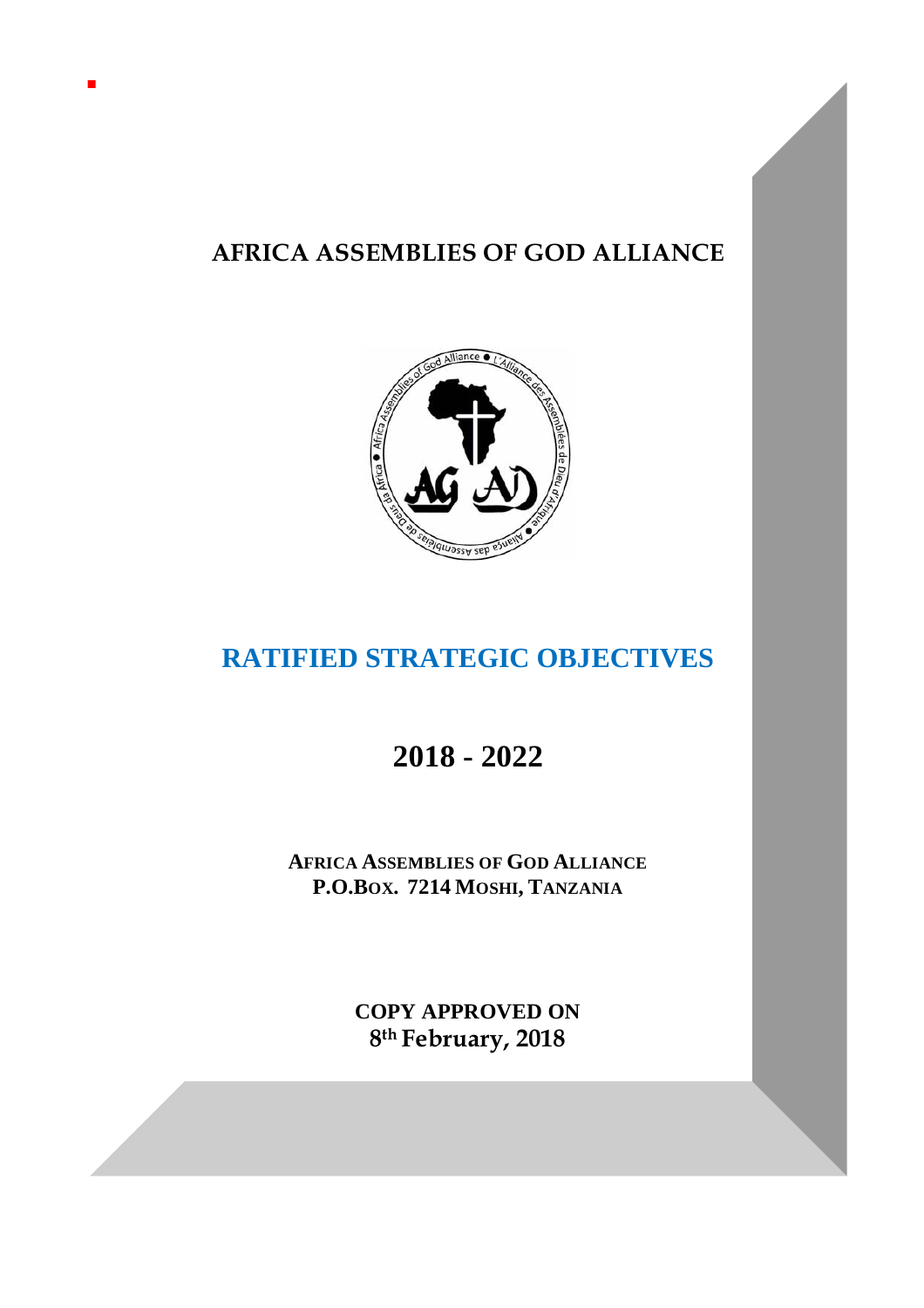### **EXECUTIVE SUMMARY**

The purpose of the Arusha workshop, held October 16 to 19, 2017, was to draw from the AAGA's stated objectives, its vision, mission and core values and use them to draw out strategic objectives, which the Alliance can pursue. This was based upon the realization that "where there is no vision, the people perish" (Pro. 29:18) and awareness that a person's world is bounded by the limits of his/her vision.

The process for positioning AAGA strategically, was informed by the realization that vision unleashes people's potential to act. Even where the Alliance has no enforcement mandate, it can still have an influence. A vision revitalizes passion, mobilizes people and energizes action.

Thus, it was felt that the Alliance's existing purpose and six objectives as stated in the constitution define the outer limits of the vision, mission and core values, which were then inferred.

Alternating between working in groups and making plenary presentations and discussions, the twelve participants (see Appendix 1) were divided into three groups of three to five people. Each group was required to create a proposed vision statement, mission statement, and suggested core values. After discussion, these were blended together into common vision statement, mission statement, and a set of core values which then served as rail tracks to guide further discussions so as to remain true to the aims of our constitution. The following day each group did a SWOT analysis to analyze AAGA's Strengths and Weaknesses as well as the Opportunities and Threats/Challenges posed by the external environment. Out of this we developed a comprehensive list and a clear picture of where we are.

Having agreed upon the basic statements, seven focus areas and eight Key Results Areas (KRAs) were identified, AAGA's organizational structure was clarified and 54 strategic objectives were derived. All of this was achieved by working in small groups, plenary presentations and discussions.

Prayer always preceded the working sessions and it was amazing to see from time to time that all three groups, working independently of each other, presented the same or very similar ideas. Glory to God.

The draft report was presented before the EC in Accra, Ghana on February 6-7 for deliberations and decision. The report was then discussed and adopted with a few corrections before being presented to the General Assembly on February 8, 2018 for ratification. The General Assembly received the report and after some deliverations ratified it with minor corrections.

I am therefore forever grateful and happy to present this document to you, praying that it will, especially the Strategic Objectives, inspire you to develop and implement concrete strategies and action plans that are custom tailored to your area of jurisdiction at whatever level in the Alliance. This may be the continent, region, nation or local church, over which the Lord has put you to oversee.

May God bless you

#### Rev. Dr. Barnabas Weston Mtokambali **CHAIRMAN AFRICA ASSEMBLIES OF GOD ALLIANCE**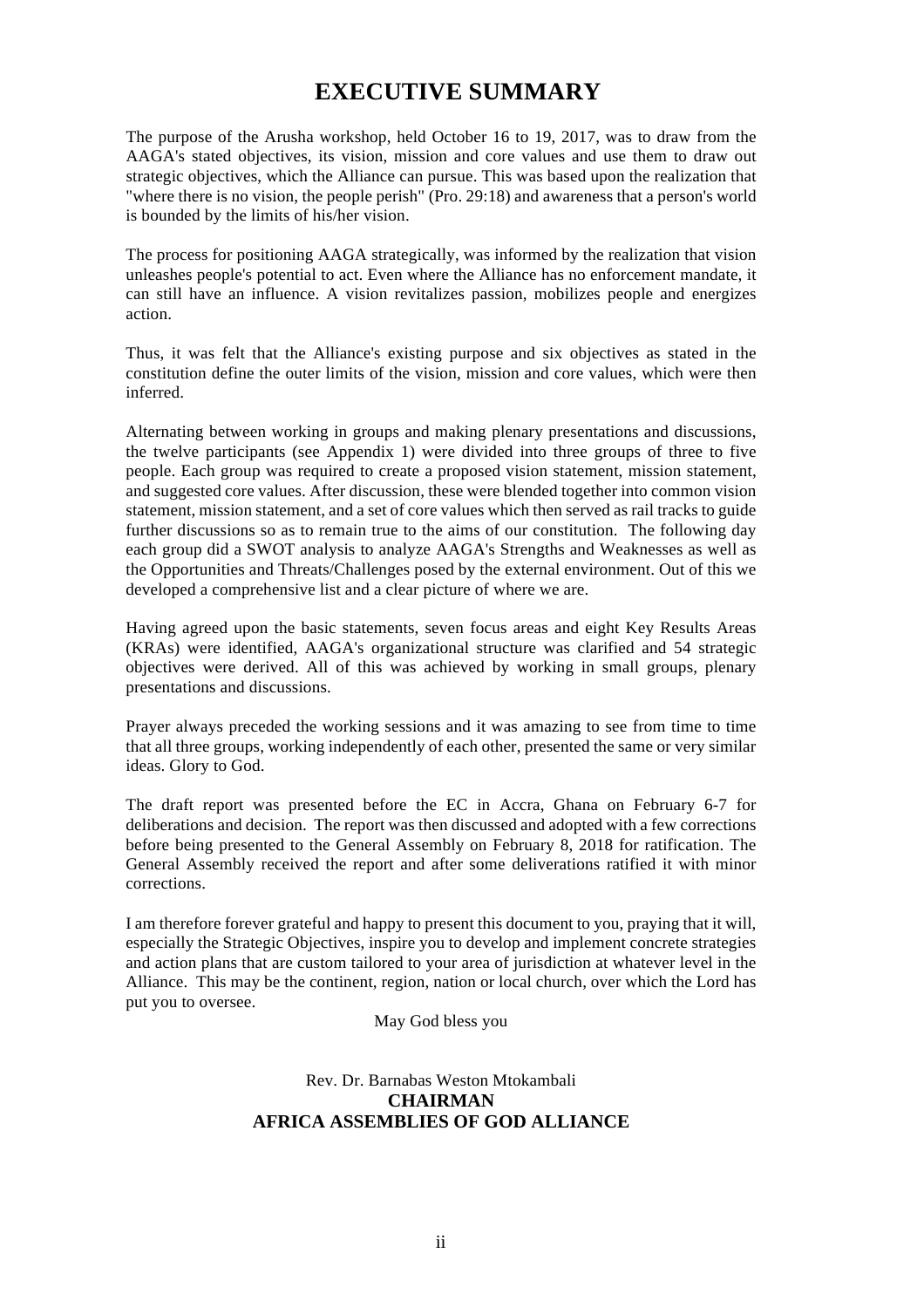## **CONVENANT FOR IMPLEMENTATION**

We the undersigned members of the Executive Committee (EC) of the Africa Assemblies of God Alliance (AAGA) upon ratification of this document, and on behalf of the General Assembly, convenant together to implement the strategic objectives contained in this document in the power of the Holy Spirit.

|                | <b>NAME</b>                            | <b>POSITION</b>                                   | <b>SIGNATURE</b> | <b>DATE</b>     |
|----------------|----------------------------------------|---------------------------------------------------|------------------|-----------------|
|                | Rev. Dr. Barnabas Weston<br>Mtokambali | AAGA Chairman-EC<br>Member                        |                  | 2018            |
| $\overline{2}$ | Rev. Dr. Michel Ouedraogo              | AAGA Vice Chairman-<br>EC Member                  | 90               | $9 - 02 - 2018$ |
| $\mathbf{3}$   | Rev. Nathan Lashway                    | <b>Executive Secretary-EC</b><br>Member           |                  | 2/2019          |
| $\overline{4}$ | Rev. Dr. Paul Frimpong-<br>Manso       | Deputy Executive<br>Secretary-EC Member           |                  | 9/2/2           |
| 5              | Rev. Dr. Peter Njiri                   | EAAGA Chairman-<br><b>EC</b> Member               |                  | $9 - 02 - 18$   |
| 6              | Rev. Dr. Chidi Okoroafor               | CAAGA Chairman-<br>EC Member                      |                  |                 |
| $\tau$         | Rev. Gregory Beggs                     | <b>AGWM Director-EC</b><br>Member                 |                  |                 |
| 8              | Rev. Tiago Manhica                     | Ag. SAAGA<br>Chairman-EC Member<br>Representative | arppressionlina  |                 |
| 9              | Rev. Emile Adote                       | Ag. WAAGA<br>Chairman-EC Member<br>Representative |                  |                 |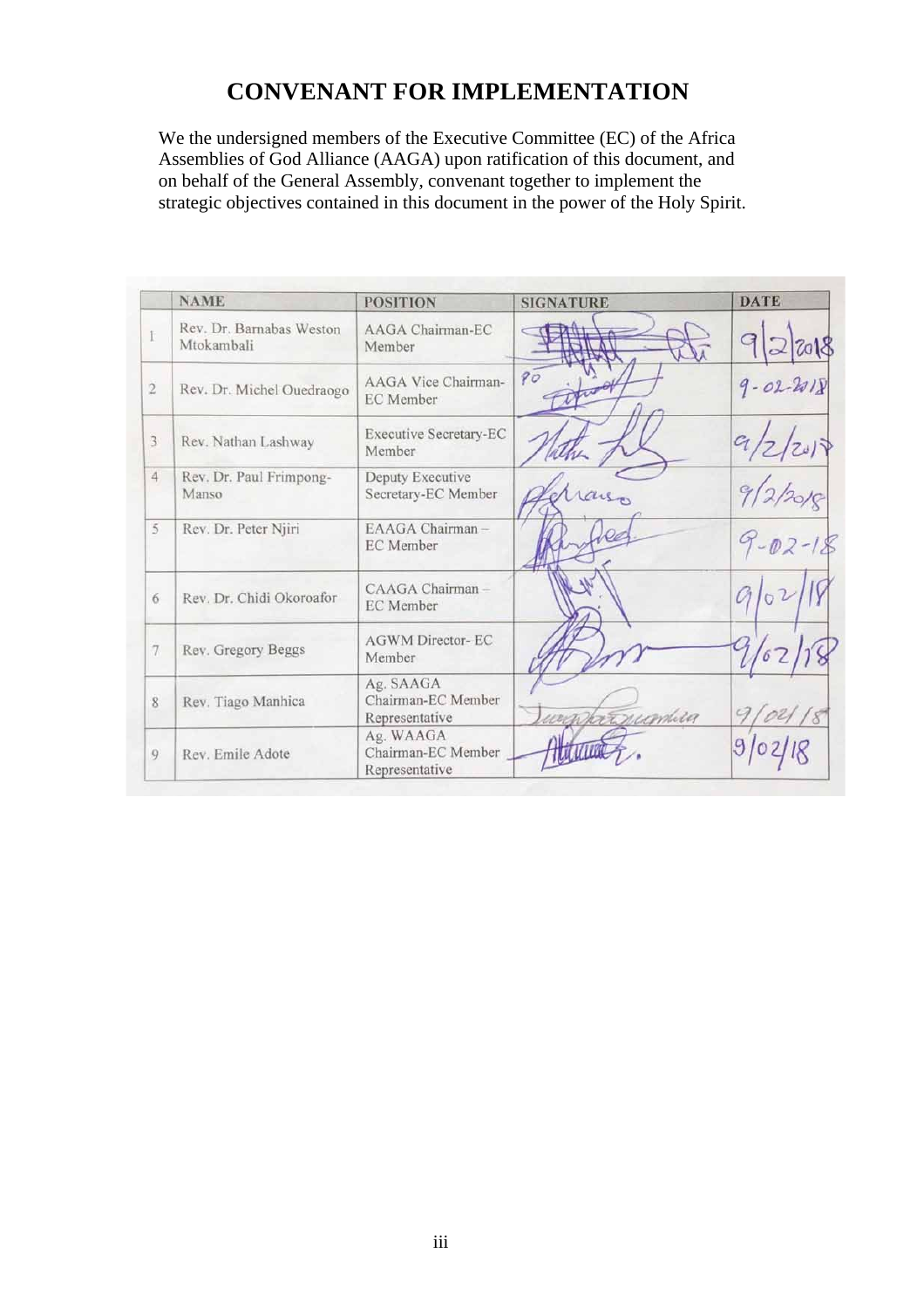| <b>AAGA</b>    | Africa Assemblies of God Alliance                            |
|----------------|--------------------------------------------------------------|
| <b>AG-CARE</b> | The Africa Assemblies of God Alliance's Relief & Development |
|                | Agency                                                       |
| <b>AGWM</b>    | Assemblies of God World Missions                             |
| AIA            | <b>Acts In Africa</b>                                        |
| <b>ATTS</b>    | Africa Theological Training Service                          |
| <b>CAAGA</b>   | <b>Central Africa Assemblies of God Alliance</b>             |
| <b>CMI</b>     | <b>Church Multiplication Institute</b>                       |
| <b>DOP</b>     | <b>Decade of Pentecost</b>                                   |
| <b>EAAGA</b>   | <b>East Africa Assemblies of God Alliance</b>                |
| EC             | <b>Executive Committee</b>                                   |
| <b>GS</b>      | General Superintendent                                       |
| <b>KRA</b>     | Key Results Area                                             |
| M&E            | Monitoring and Evaluation                                    |
| <b>NAAGA</b>   | North Africa Assemblies of God Alliance                      |
| NC             | <b>National Church</b>                                       |
| <b>PAThS</b>   | Pan-Africa Theological Seminary                              |
| R. Director    | <b>Regional Director</b>                                     |
| <b>SAAGA</b>   | Southern Africa Assemblies of God Alliance                   |
| <b>TLO</b>     | <b>Team Leader Overseer</b>                                  |
| <b>ToT</b>     | <b>Trainer of Trainers</b>                                   |
| <b>UPGs</b>    | <b>Unreached People Groups</b>                               |
| <b>WAAGA</b>   | <b>West Africa Assemblies of God Alliance</b>                |
| <b>WAGF</b>    | World Assemblies of God Fellowship                           |
| <b>WMC</b>     | <b>World Missions Commission</b>                             |
| WPF            | World Pentecostal Fellowship                                 |

# **LIST OF ABBREVIATIONS AND KEY TERMS**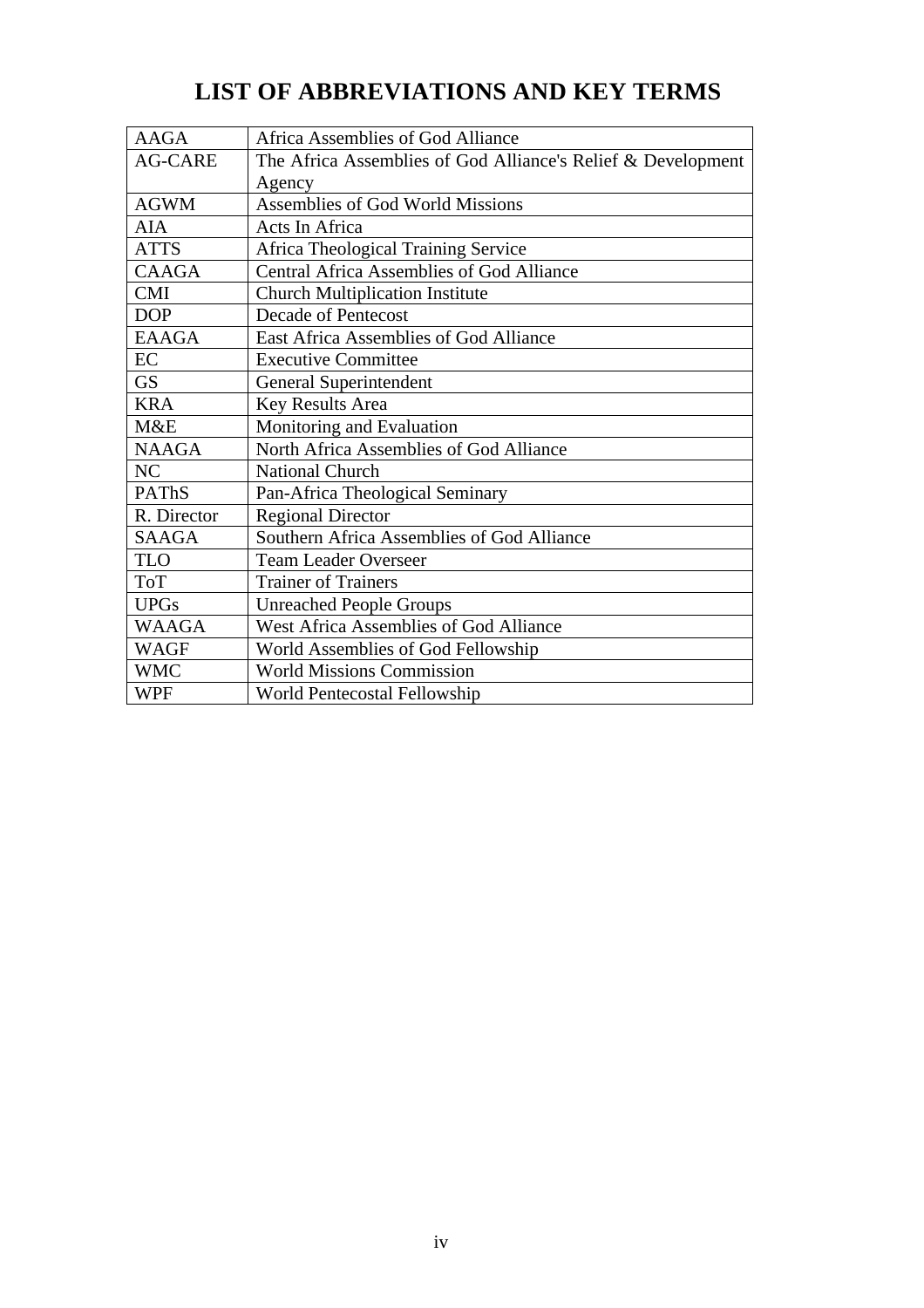## **TABLE OF CONTENTS**

| 5.1   |  |  |  |  |  |
|-------|--|--|--|--|--|
| 5.2   |  |  |  |  |  |
| 5.3   |  |  |  |  |  |
|       |  |  |  |  |  |
| 6.1   |  |  |  |  |  |
| 6.1.1 |  |  |  |  |  |
| 6.1.2 |  |  |  |  |  |
| 6.1.3 |  |  |  |  |  |
| 6.1.4 |  |  |  |  |  |
| 6.1.5 |  |  |  |  |  |
| 6.1.6 |  |  |  |  |  |
| 6.2   |  |  |  |  |  |
| 6.2.1 |  |  |  |  |  |
| 6.2.2 |  |  |  |  |  |
| 6.2.3 |  |  |  |  |  |
| 6.2.4 |  |  |  |  |  |
| 6.2.5 |  |  |  |  |  |
| 6.2.6 |  |  |  |  |  |
| 6.2.7 |  |  |  |  |  |
|       |  |  |  |  |  |
| 7.1   |  |  |  |  |  |
|       |  |  |  |  |  |
| 8.1   |  |  |  |  |  |
| 8.2   |  |  |  |  |  |
|       |  |  |  |  |  |
|       |  |  |  |  |  |
|       |  |  |  |  |  |
|       |  |  |  |  |  |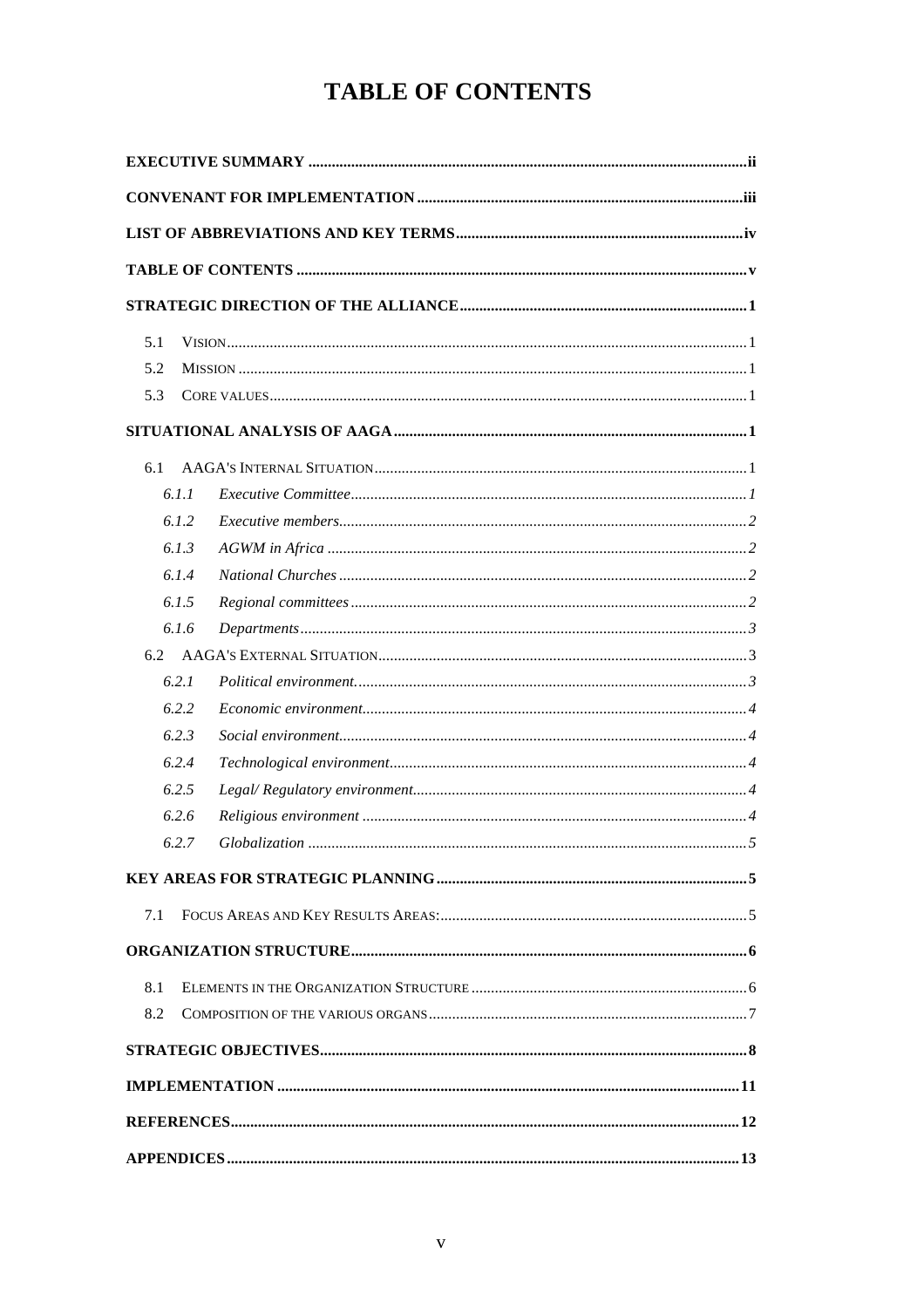#### **LIST OF FIGURES**

#### **TABLES**

### **APPENDICES**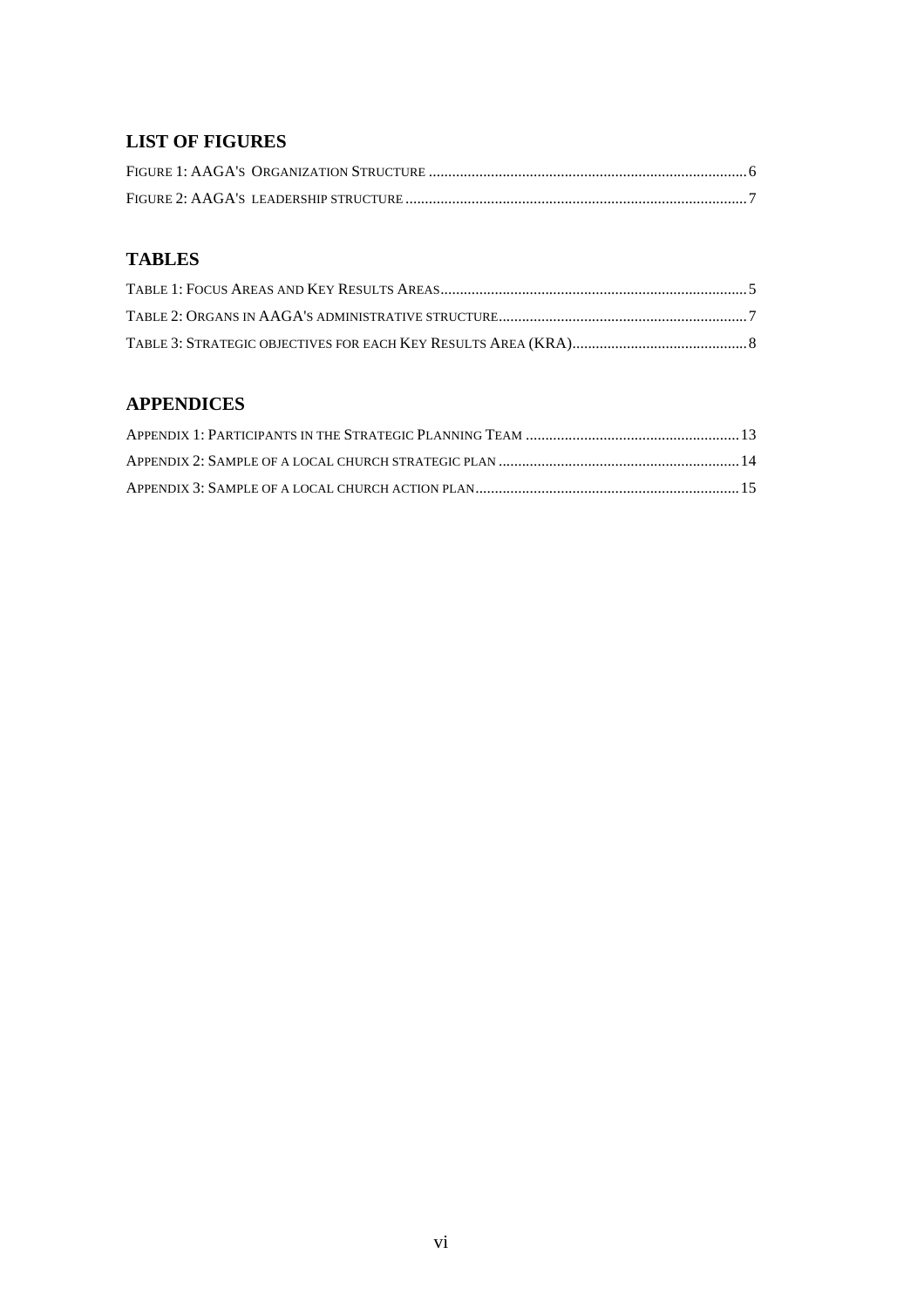# **STRATEGIC DIRECTION OF THE ALLIANCE**

God is a God of plans: The creation of God reveals the perfect order of the wondrous work of God. Psalms 19:1 states "The heavens declare the glory of God, the skies declare the work of his hands." As God is a God of plans, so the church and God's servants must also be people of plans. We must ask God to give us discernment, wisdom, obedience, goals and knowledge of his purposes in our planning.

### **5.1 Vision**

A fellowship that strategically fulfils the Great Commission in the power of the Holy Spirit.

#### **5.2 Mission**

AAGA exists to bring together member National Churches for fellowship, and as a platform to facilitate effective world evangelization, capacity building, holistic ministries and conflict resolution in the power of the Holy Spirit.

#### **5.3 Core values**

- 1. Vigorously planting churches
- 2. Integrity
- 3. Financial responsibility
- 4. Promotion of sound Pentecostal doctrine and practice
- 5. Bible centric
- 6. Leadership development
- 7. Fervent Prayer
- 8. Compassionate ministries
- 9. Mutual respect among partners
- 10. Strategic approaches

## **SITUATIONAL ANALYSIS OF AAGA**

The purpose of this activity was to analyse AAGA's internal environment and its external environment as a springboard to enhance AAGA's effectiveness.

### **6.1 AAGA's Internal Situation**

The internal environment of the Alliance comprise of its strengths and weaknesses analysed by its administrative units shown in Table 2, as follows:-

### **6.1.1 Executive Committee**

The Executive Committee's strengths lie in their diversification and rotational system which provides good representation of the regions. They are also a group that is filled with wisdom and experiences that allow them to assist member churches in conflict resolution and other needs as they arise. The committee's weaknesses however, stem primarily from a lack of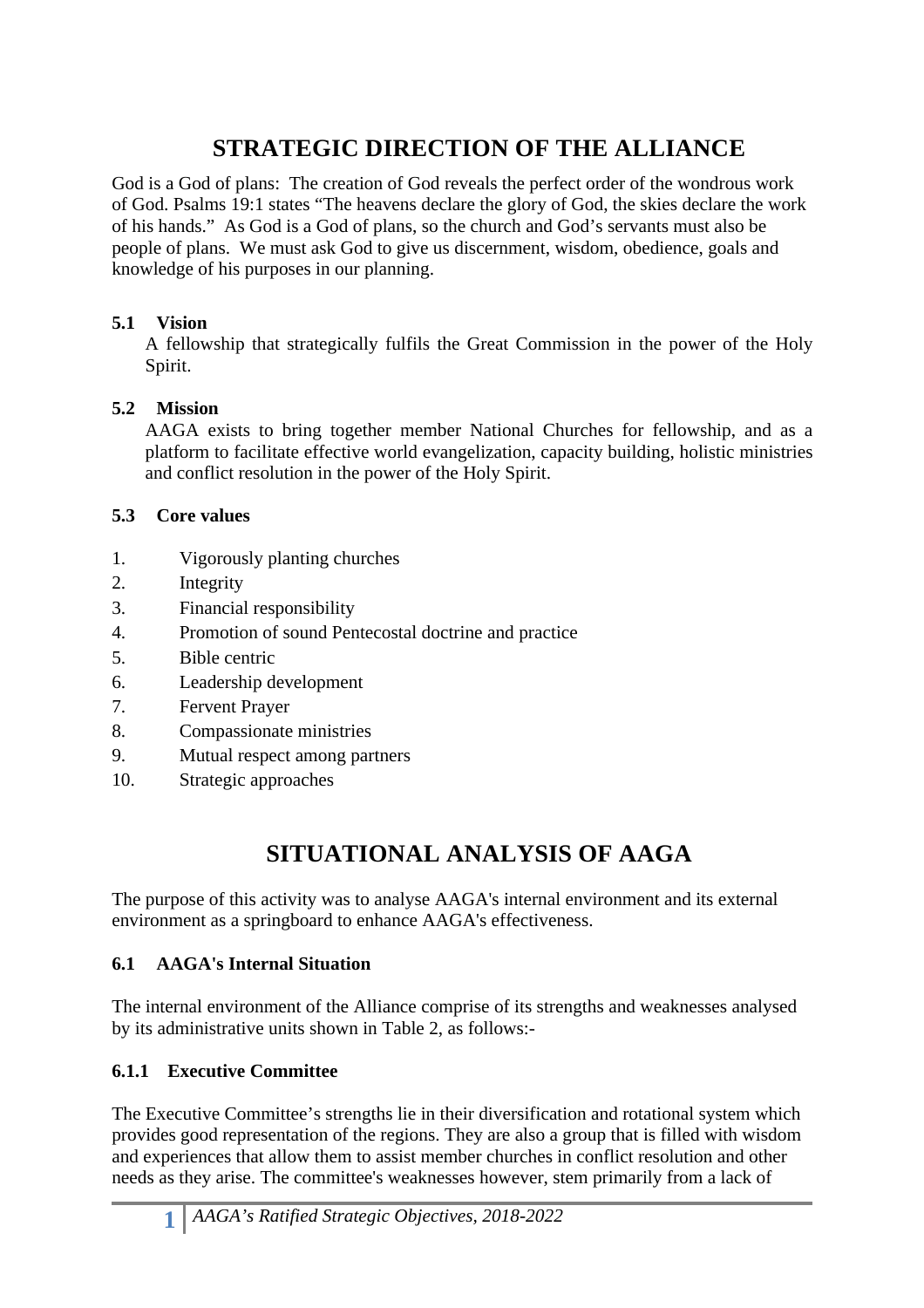financial resources which limits the number of meetings they are able to have. This lack of meetings then contributes to an inability to address some critical issues such as constitutional weaknesses and holding member churches accountable to membership responsibilities.

### **6.1.2 Executive members**

The executive members (working committee) draws their strength from their good working relationship, effective communication, and it's intentional visits to national churches and regional bodies. On the weaker side, the committee is hindered by the lack of strategic plan and insufficient AAGA awareness across the continent and amongst national churches.

### **6.1.3 AGWM in Africa**

AGWM in Africa brings to AAGA strengths which include training expertise, church planting assistance from many angles, networks from the USA to engage in further partnerships, financial assistance for stability of national churches, and a historical perspective of the work in Africa. On the other hand, the mission is weak in the areas of full inclusiveness of their National church partners when it comes to strategic planning. Weakness is also observed in the frequent changes in personnel working with national churches, in communicating clearly with AAGA members, and in the placement of missionaries where the need is not as great as in other areas.

### **6.1.4 National Churches**

National Churches within AAGA show their real strengths in their spiritual maturity, financial strength, good governance, implementation of indigenous church principles, their common beliefs and purposes across the continent. They also show strength in their good relationships with political governments, and with their gracious acceptance and working relationships with missionary partners.

On the weak side, national churches do not have training programs that are adequately tailor made to the needs in their countries and communities. They are also seen, at some intitutions, to suffer from a weakened emphasis on ministerial training in their quest to incorporate secular programs in their menu of courses, and to have a marginal impact on the Muslim communities in their countries.

### **6.1.5 Regional committees**

The AAGA regional committees show their real strength in their shared vision for church planting, their strong drive for prayer for revival and in the fact that they all have constitutions and by-laws. They are also active in initiatives and enjoy good regional fellowship. On the weak side, they have limited finances and financial accountability and often fail to pay membership fees. They have also neglected strategic planning, some have reduced allegiance to AAGA, and there seems to be a lack of understanding of the greater AAGA purposes, the significance of participation in different levels of AAGA and sister organizations such as WAGF. There is also a seeming overdependence on the personal competencies of a few leaders and little on developing new leaders.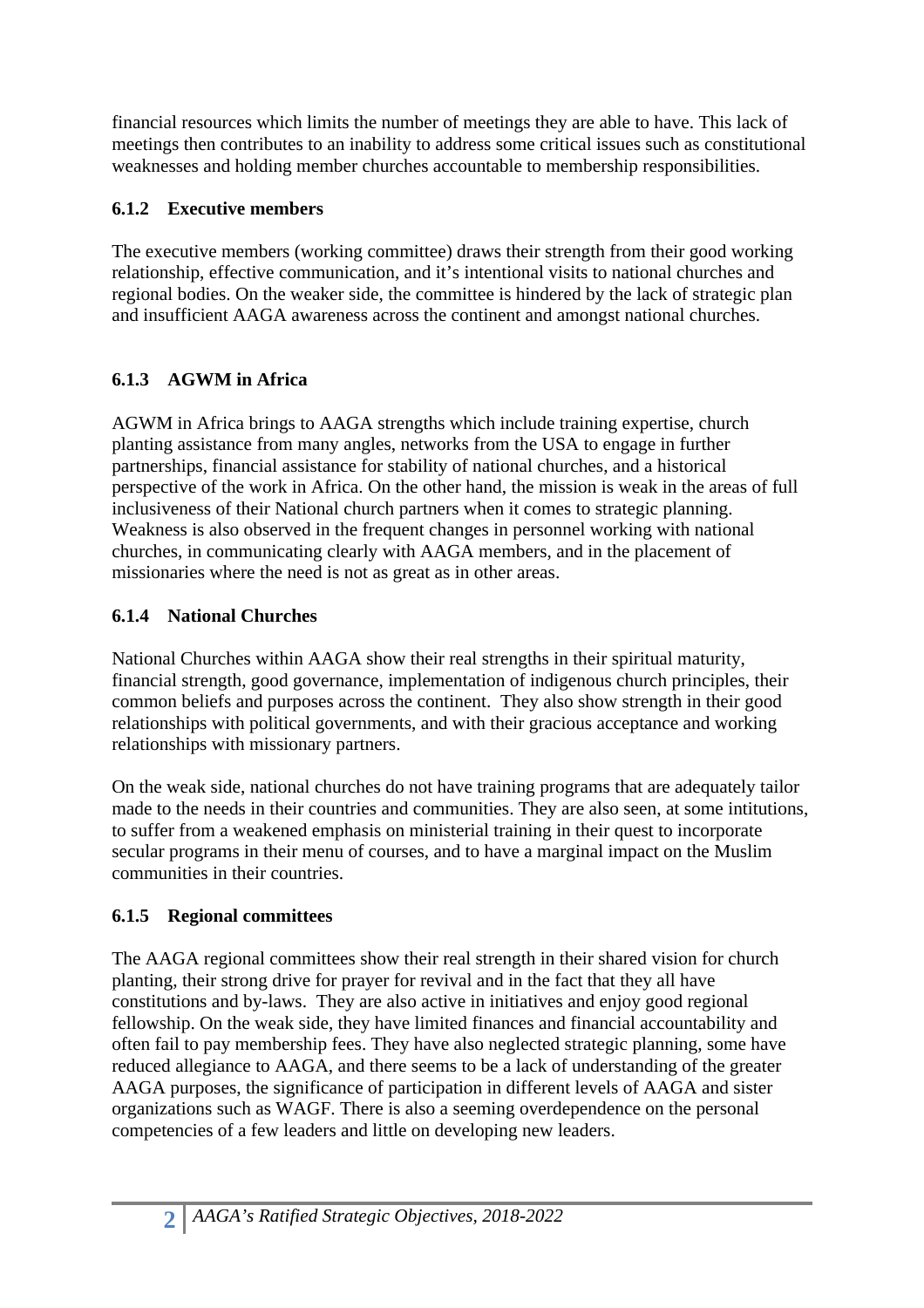### **6.1.6 Departments**

6.1.6.1 PAThS

PAThS provides AAGA with solid Pentecostal education, good leadership, a well functioning and financially stable agency for training, and good AGWM partnership. Its weakness is its limited capacity to provide French library resources, to offer adequate African scholarly writings, and to secure financial support from member churches.

### 6.1.6.2 WMC

The WMC has served AAGA well through its training programs in West Africa and regional representation in regional AAGA committees. It's work is enhanced by its constitution and the democratic procedures used to appoint leaders. Nevertheless, the body has not made an impact in some areas of the continent such as Central Africa. It also suffers from administrative shortfalls such as not having its own bank account, and on being lead only by a director without proper committee members who could be assigned with such tasks as secretary and treasurer. There is also lack of communication in the system. The WMC could improve its constitution, clarify its purpose and benefit from better funding in general.

6.1.6.3 AG-CARE

AG Care has a strong foundation in its constitution, in the board of directors structure and in the person of its current director, who is a qualified and trained professional in the area of Relief and Development programs. AG Care suffers weaknesses in the areas of its continental impact, it has a lack of regional representatives to assist with work, no clear purpose from AAGA, and a general lack of cooperation and support from other entities within AAGA such as the Executive members and AGWM.

### **6.2 AAGA's External Situation**

The external environment of the Alliance is assessed on the basis of opportunities and threats presented along seven important categories as follows:-

### **6.2.1 Political environment.**

Due to the high level of respect from governments and our politically neutral stance, our AAGA churches are posed to be a positive influence on the political scene of our nations. Other areas where AAGA churches can maximize our opportunities politically are to encourage our members to participate in the political process, be a prophetic voice to their nations, and influence areas such as education. Politics presents some great challenges in some nations within the scope of AAGA. Nations who have governments controlled by Islamic beliefs may often close their doors to traditional missionary and church planting work. In other places our churches and members face persecution, the potential of tribal animosity, political instability and immigration issues preventing free movement between countries.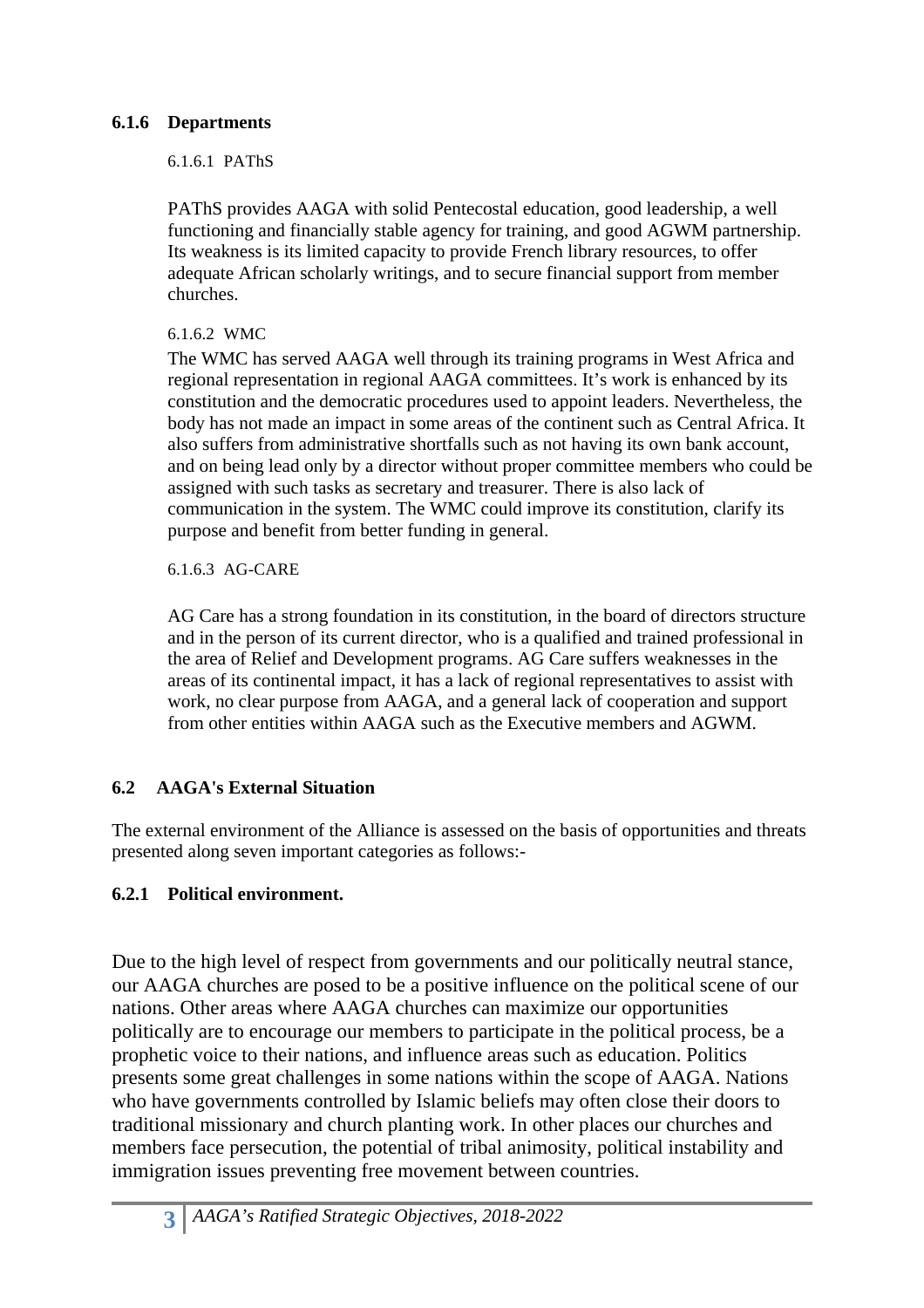### **6.2.2 Economic environment**

Economically AAGA can take advantage of opportunities to invest in youth development programs, Women's Empowerment programs, and starting businesses to fund ministry and as doors of entry into difficult countries. Lack of finances is a huge challenge for AAGA and threatens to thwart our successes. There are also challenges facing our countries due to economic challenges such as a lack of employment opportunities at the same moment we are facing a very large percentage of the population being under the age of 35 and ready to work. There are additional challenges of a lack of skilled laborers and programs for the poor.

## **6.2.3 Social environment**

When we look at the societies of Africa we can see many opportunities to meet needs. The high number of children and youth presents a great opportunity to reach the majority of the population at early ages. There are also opportunities to minister to the physical and emotional needs of our populations. Our societies also present us with challenges. Poverty, breakdowns in family structure, famine, wars, human trafficking, secularism are a few of the many challenges our churches face.

## **6.2.4 Technological environment**

Technology presents a great opportunity for us to spread the gospel and make disciples like never before. We need to take advantage of current technology like social media, video, group messages and others. Technology also presents us with challenges as it brings in the threat of identity theft, exposure to false doctrines shared on social media, and causing a new form of addictions that hold people hostage.

## **6.2.5 Legal/ Regulatory environment**

The legal and regulatory environment offers AAGA members opportunities for financial savings through discounts and exemptions. We also benefit from freedom of worship in many countries. The current trends in many places is towards anti-Christian values and morals. This trend is often supported by the judicial systems of many countries. Churches also face challenges in many places with registration issues, restrictive immigration laws, and in some places the rise of Islamic sharia law.

## **6.2.6 Religious environment**

Many countries give AAGA members open and equal opportunities to worship, own land, and work freely. Many people in Africa are very open to religious conversations and conversion. The greatest challenge AAGA faces is Islam but it is not alone in our challenges. We also face issues such as false prophets, weird "Pentecostal" practices, religious intolerance, African traditional religions, and self-actualization.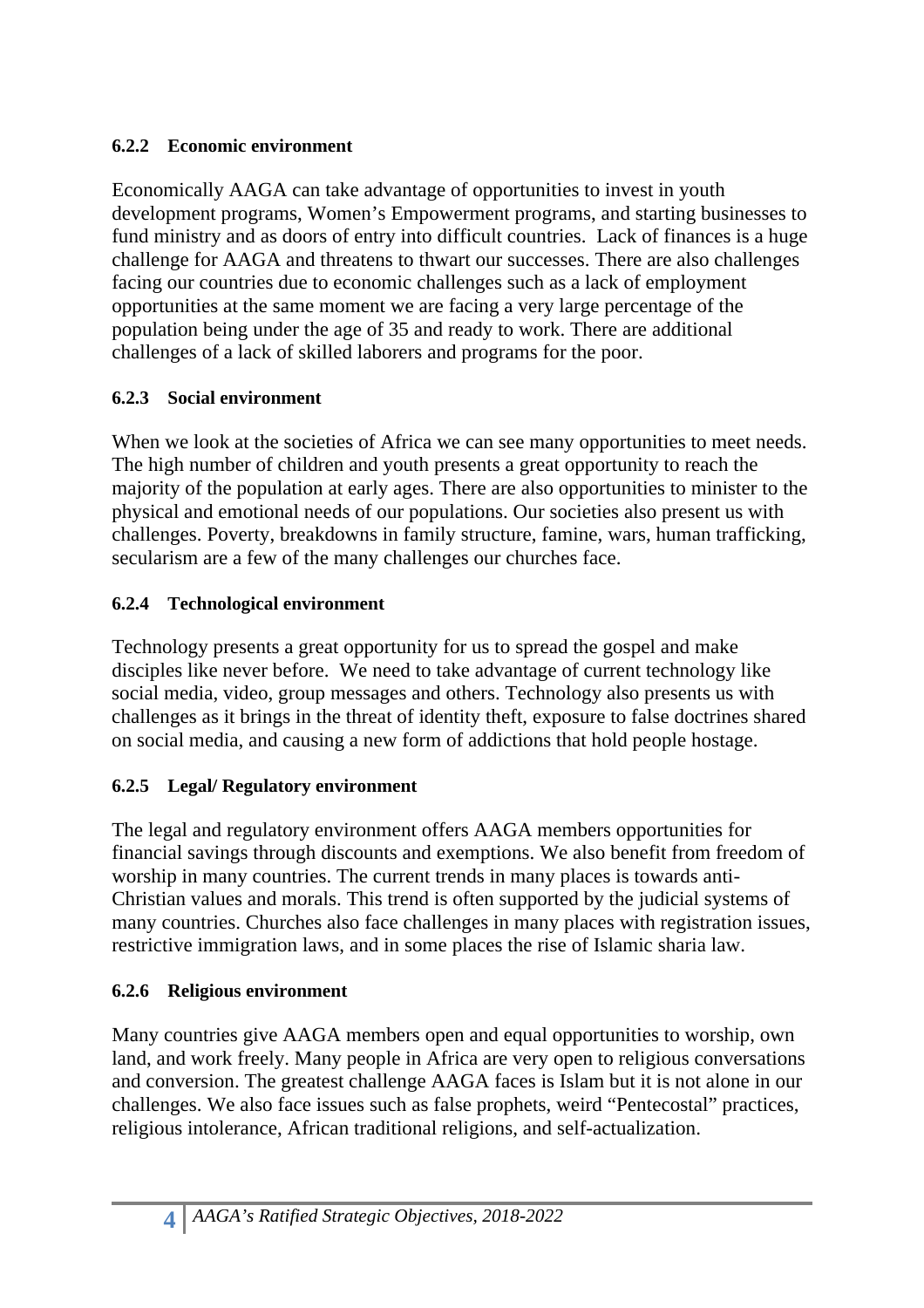It is also noted that, while the numbers of both Christians and Muslims are growing, "Neither Christianity nor Islam is growing significantly in sub-Saharan Africa at the expense of the other; there is virtually no net change in either direction through religious switching" PEW Research Centre (2010,2). Thus, our growth is largely at the expense of traditional religions making our approach ineffective on Muslims.

### **6.2.7 Globalization**

The rise of Globalization provides a great opportunity to accomplish the Great Commission through cross pollination of ideas in the work of the ministry. Globalization however brings the challenge of fast and wider spread of false doctrines, erosion of ethics, and the rising trend of self-actualization throughout the world.

## **KEY AREAS FOR STRATEGIC PLANNING**

In order to fulfill the Great Commission of our Lord Jesus, which is the main reason for being for the church in Africa and the world, this strategic plan summary will concentrate on seven Focus Areas, eight Key Results Areas and 54 Strategic Objectives. Various officers of AAGA (see Figure 1) are responsible for implementing the strategic plan and for cascading it down to lower levels. These leaders will concentrate further on developing their own, context specific strategies and action plans for implementation.

### **7.1 Focus Areas and Key Results Areas:**

After analyising the internal and external environments of the church; the following Focus Areas and subsequent Key Results Areas emerged that need to be strategically addressed for the survival and continued success of the Alliance.

| S/No           | <b>FOCUS AREA</b>                  | <b>KRA</b>  | <b>DESCRIPTION</b>                                                                                                       |
|----------------|------------------------------------|-------------|--------------------------------------------------------------------------------------------------------------------------|
|                | <b>Great Commission</b>            | A           | Champion and accelerate World Missions                                                                                   |
|                |                                    | B           | Promote vigorous and strategic church planting                                                                           |
| $\overline{2}$ | Leadership<br>Development          | $\mathbf C$ | Equip organizational leaders to better fulfill their responsibilities                                                    |
| 3              | Prayer                             | D           | Initiate and mobilize various kinds of prayer                                                                            |
| $\overline{4}$ | Pentecostal<br><b>Distinctives</b> | E           | Nurture a Pentecostal awakening through preaching, teaching, and<br>praying for people to be baptized in the Holy Spirit |
| 5 <sup>5</sup> | Fraternal Fellowship               | F           | Foster cooperation, unity and fellowship                                                                                 |
| 6              | Compassion<br>Ministries           | G           | Engage poverty and marginalization on the continent through the<br>church                                                |
|                | Stewardship                        | H           | Mobilize financial resources and ensure accountability                                                                   |

|  |  | Table 1: Focus Areas and Key Results Areas |  |
|--|--|--------------------------------------------|--|
|  |  |                                            |  |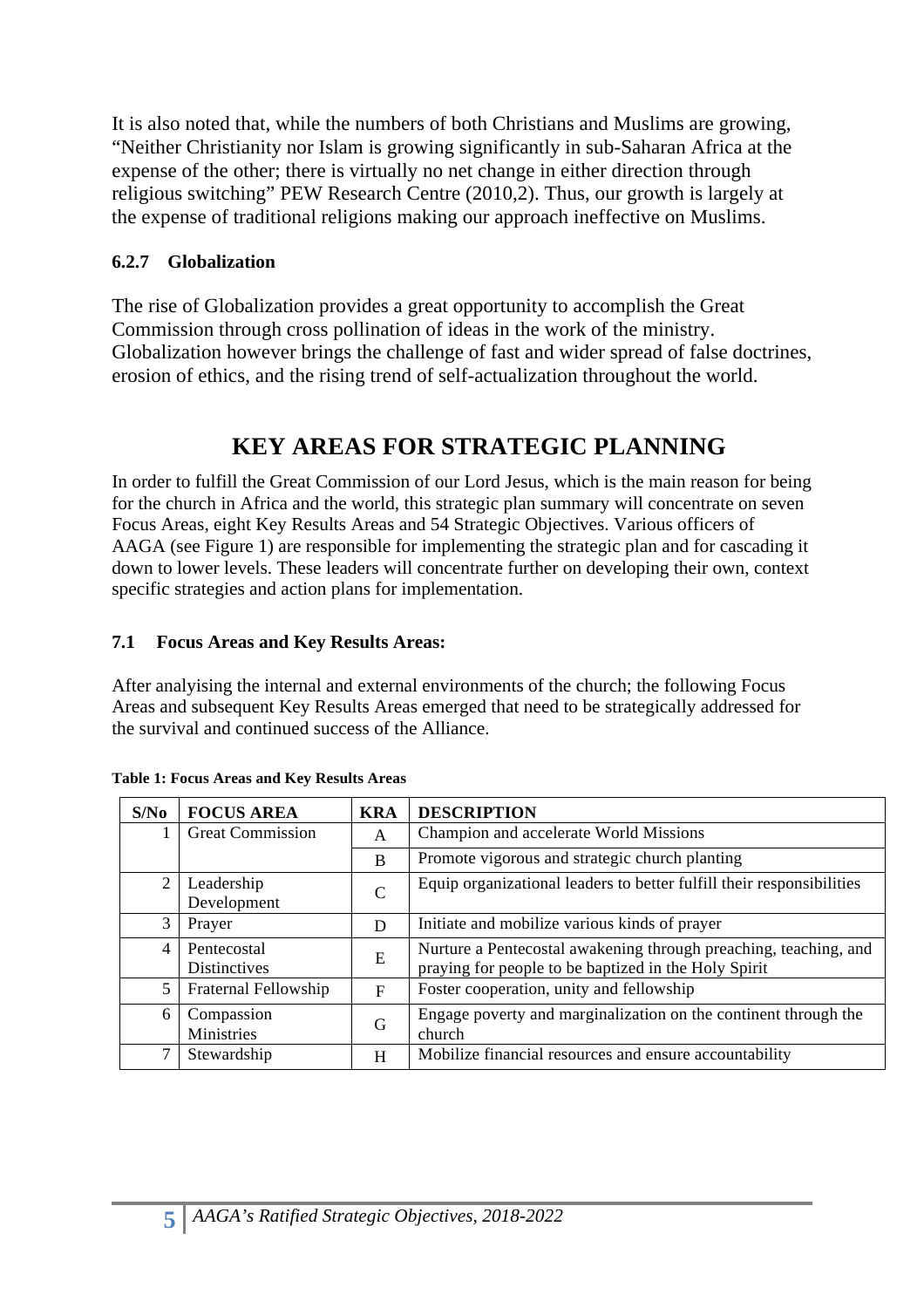## **ORGANIZATION STRUCTURE**

### **8.1 Elements in the Organization Structure**

In order to fulfill this stated vision it was necessary to clarify the structure of the Alliance as shown in Figure 1.

**Figure 1: AAGA's Organization Structure**

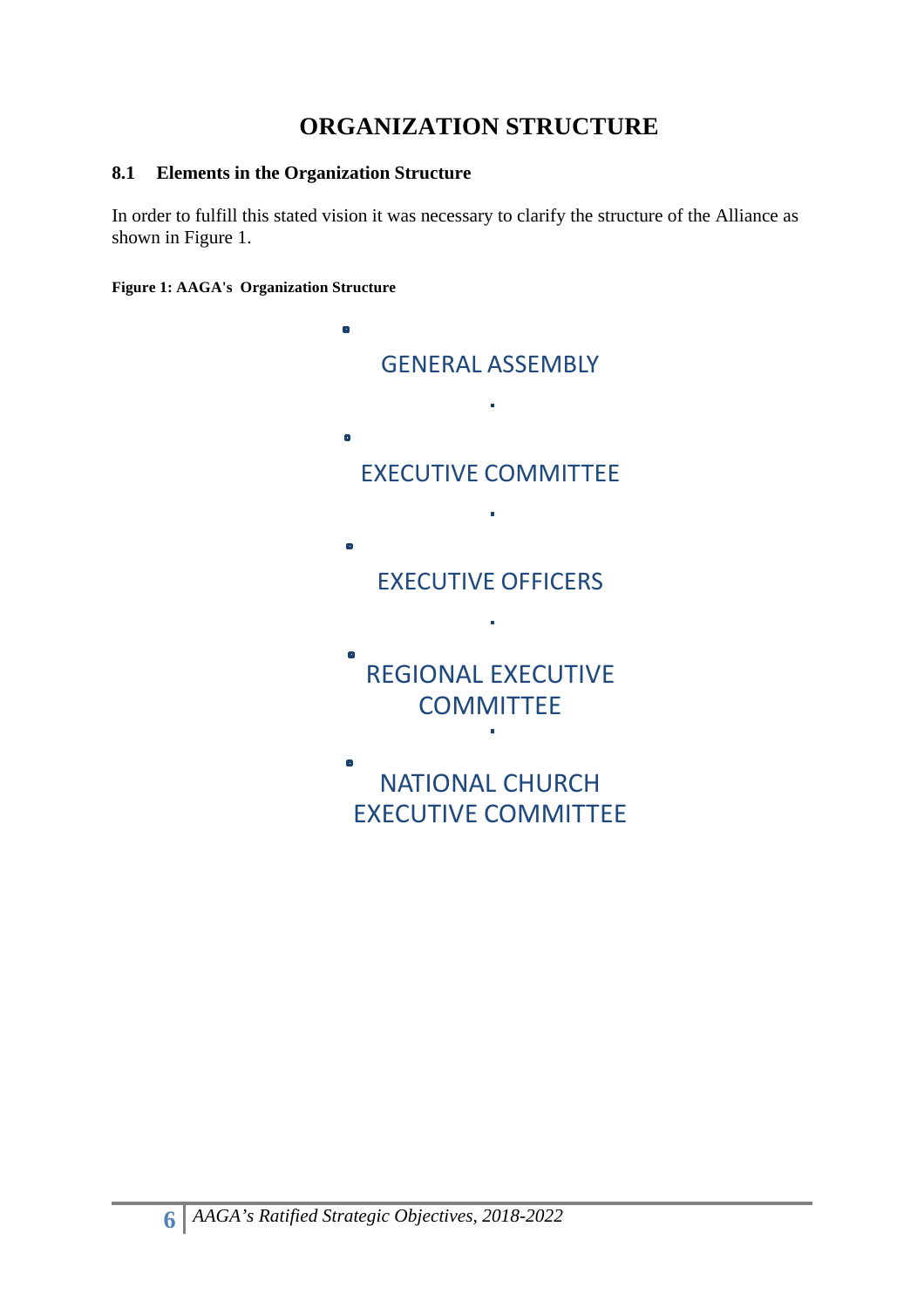**Figure 2: AAGA's leadership structure**



### **8.2 Composition of the various organs**

**Table 2: Organs in AAGA's administrative structure**

| Sn             | <b>ORGAN</b>                         | <b>COMPOSITION</b>                               |
|----------------|--------------------------------------|--------------------------------------------------|
|                | General Assembly                     | National General Superintendents                 |
|                |                                      | National General Secretaries                     |
| $\mathcal{D}$  | <b>Executive Committee</b>           | <b>Executive Officers or Working Committee</b>   |
|                |                                      | Regional Chairmen                                |
|                |                                      | <b>AGWM Regional Director</b>                    |
| $\mathcal{R}$  | <b>Executive Officers or Working</b> | Chairman                                         |
|                | <b>Officers</b>                      | Assistant Chairman                               |
|                |                                      | <b>Executive Secretary/Treasurer</b>             |
|                |                                      | Deputy Executive Secretary                       |
| $\overline{4}$ | <b>Regional Committees</b>           | SAAGA, CAAGA, WAAGA, EAAGA, AGWM, NAAGA          |
| 5              | Departments                          | WMC, AG-Care, PAThS, Children, Women, Youth, Men |
| 6              | <b>Member National Churches</b>      | All member country churches                      |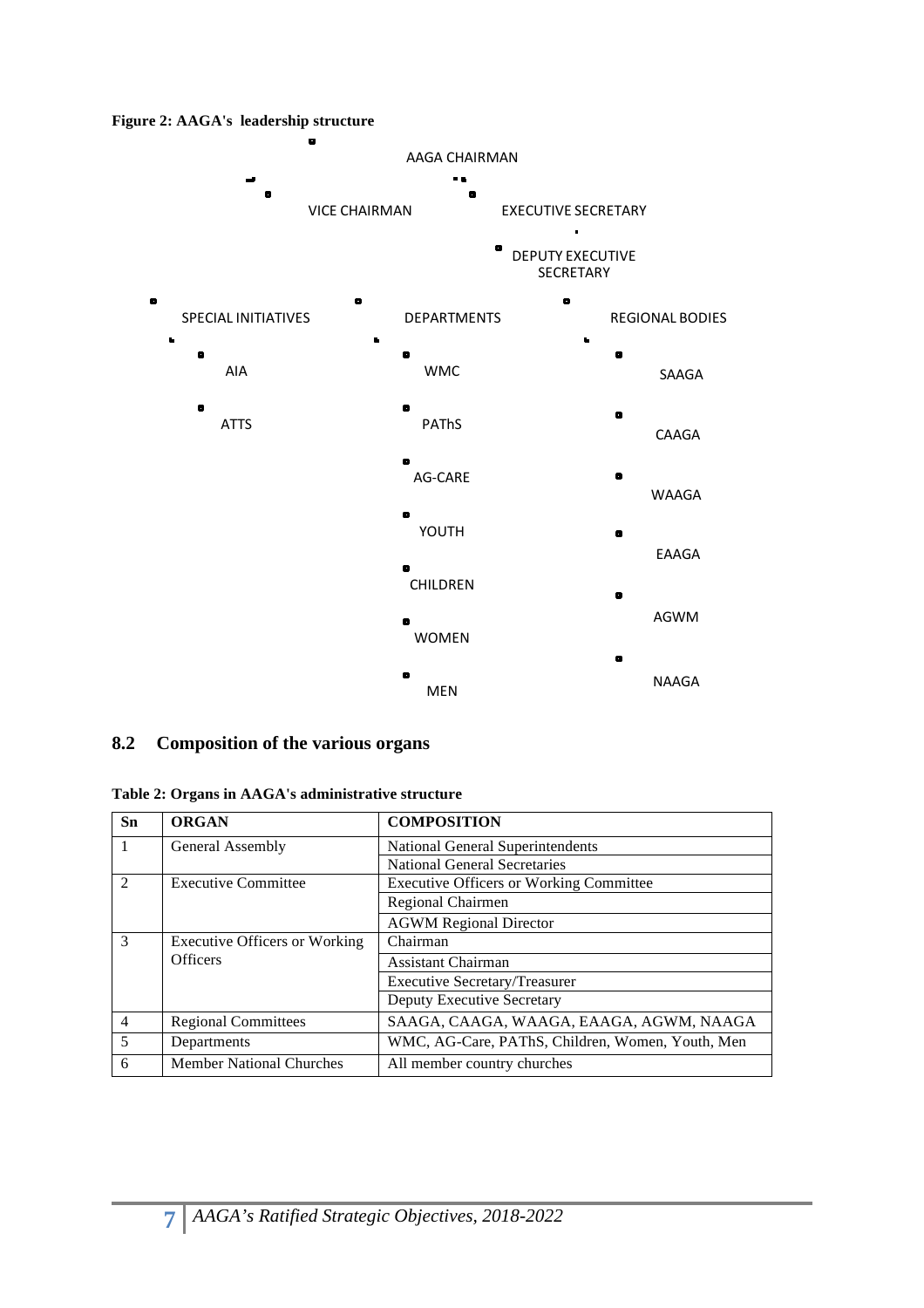## **STRATEGIC OBJECTIVES**

#### **Table 3: Strategic objectives for each Key Results Area (KRA)**

| S/No           | <b>FOCUS</b><br><b>AREA</b>  | <b>KRA</b>   |                | <b>DESCRIPTION</b>                                                                                                                                                                                                                                                              | <b>RESPONSIBILITY</b>                                                              |
|----------------|------------------------------|--------------|----------------|---------------------------------------------------------------------------------------------------------------------------------------------------------------------------------------------------------------------------------------------------------------------------------|------------------------------------------------------------------------------------|
| $\mathbf{1}$   | Great                        |              |                | <b>Champion and accelerate World Missions</b>                                                                                                                                                                                                                                   |                                                                                    |
|                | <b>Commiss</b><br>ion        |              | A1<br>A2       | North Africa (Western Sahara, Mauritania, Algeria, Libya,<br>Tunisia, Morocco) has been engaged with missionaries and<br>A/G NC's established by end of 2022.<br>A/G NC's have been established in Comoros, Eritrea,<br>Djibouti, Somalia, Sudan, and South Sudan by the end of | WMC, AGWM, NCs,<br>French A/G,<br>CAAGA, WAAGA.<br>WMC, AGWM, NCs<br>EAAGA, SAAGA. |
|                |                              |              | A3             | 2022.<br>Partner with other missions agencies for the establishment of<br>A/G NC's in North Africa and the Horn by the end of 2022.                                                                                                                                             | WMC, AGWM (EC),<br>NCs, Regional<br>Bodies.                                        |
|                |                              |              | A4             | The WMC Constitution has been revised to strengthen, give<br>clarity of purpose and improve structure by the end of 2018.                                                                                                                                                       | WMC, EC                                                                            |
|                |                              |              | A <sub>5</sub> | Each NC has a missions sending department (home and<br>foreign missions) established by the end of 2022.                                                                                                                                                                        | WMC, NCs, AIA                                                                      |
|                |                              | $\mathbf{A}$ | A <sub>6</sub> | Every Pastor has received the Acts in Africa (AIA) book on<br>100 Messages on Missions                                                                                                                                                                                          | AIA, AGWM, NCs                                                                     |
|                |                              |              | A7             | Bible Schools and Training institutions are placing a greater<br>emphasis on missions by end of 2021.                                                                                                                                                                           | ATTS, AGWM, NCs,<br><b>AIA</b>                                                     |
|                |                              |              | A8             | Each NC has an intentional action plan to see that all pastors<br>are fully engaged in missions promotion and work by end of<br>2022.                                                                                                                                           | NCs, Regional<br>bodies, AIA                                                       |
|                |                              |              | A <sub>9</sub> | Regional WMC directors communicate data to NCs on<br>Unreached People Groups (UPGs) for prayer and engagement                                                                                                                                                                   | WMC, NCs                                                                           |
|                |                              |              | A10            | Leadership of regional missions departments has been created<br>and expanded from just the director to a full committee by<br>2019 and their individual constitutions have been created                                                                                         | WMC, EC, Regional<br><b>Bodies</b>                                                 |
|                |                              |              | A11            | In each member country, in partnership with AGWM,<br>Muslims are strategically and intentionally engaged with the<br>gospel                                                                                                                                                     | EC, AGWM, NCs                                                                      |
|                |                              |              | A12            | Coorperation between AAGA, WAGF and WPFmissions<br>agencies is fostered                                                                                                                                                                                                         | EC, NCs                                                                            |
|                |                              |              |                | Promote vigorous and strategic church planting                                                                                                                                                                                                                                  |                                                                                    |
|                |                              |              | B1             | Regional bodies have established systems to quantify the<br>progress of NC's in their Decade of Pentecost (DOP) goals by<br>the end of 2018                                                                                                                                     | WMC, EC, Regional<br>Bodies, AIA                                                   |
|                |                              | B            | B <sub>2</sub> | NC's have accomplished their DOP goals by the end of 2020.                                                                                                                                                                                                                      | NCs, Regional<br>Bodies, AIA                                                       |
|                |                              |              | B <sub>3</sub> | Acts In Africa conferences were hosted by each remaining<br>NC by the end of 2021                                                                                                                                                                                               | NCs, Regional<br>Bodies, AIA                                                       |
|                |                              |              | <b>B4</b>      | Each NC has set a strategy to plant a church within walking<br>distance of every community by the end of 2022                                                                                                                                                                   | NCs, Regional<br>Bodies, AIA, WMC                                                  |
| $\overline{2}$ | Leadersh                     |              |                | Equip organizational leaders to better fulfill their responsibilities                                                                                                                                                                                                           |                                                                                    |
|                | ip<br><b>Develop</b><br>ment |              | C1             | For the purpose of capacity building, AAGA Regions bi-<br>annually host an Church Multiplication Institute (CMI) for<br>all NC executives beginning in 2019.                                                                                                                    | EC, ATTS, AGWM,<br>N <sub>C</sub>                                                  |
|                |                              | $\mathbf C$  | C2             | The Church Multiplication Institute (CMI) committee has<br>been formed by mid 2018.                                                                                                                                                                                             | EC, ATTS, AGWM,<br>NC                                                              |
|                |                              |              | C <sub>3</sub> | The CMI is developed and teachers identified by 31<br>December 2018.                                                                                                                                                                                                            | EC, ATTS, AGWM,<br><b>NC</b>                                                       |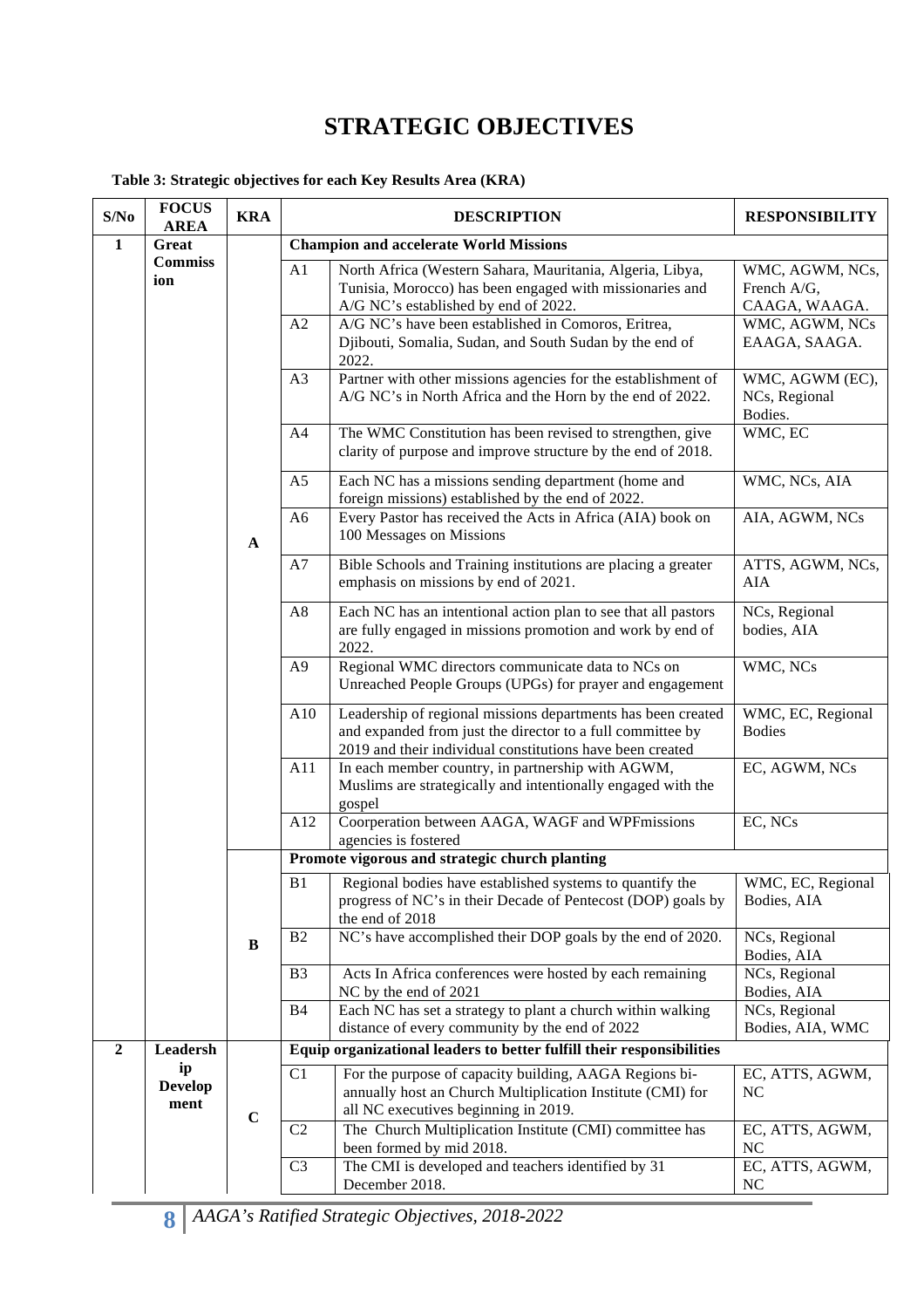| S/No                    | <b>FOCUS</b><br><b>AREA</b> | <b>KRA</b>   | <b>DESCRIPTION</b> |                                                                                                                                                                         | <b>RESPONSIBILITY</b>                  |  |  |  |  |
|-------------------------|-----------------------------|--------------|--------------------|-------------------------------------------------------------------------------------------------------------------------------------------------------------------------|----------------------------------------|--|--|--|--|
|                         |                             |              | C <sub>4</sub>     | Refresher course systems for pastors are established in each<br>NC by end of 2022.                                                                                      | NCs, Regional<br>Bodies, ATTS          |  |  |  |  |
|                         |                             |              | C <sub>5</sub>     | A Discovery Series course on Strategic Planning is<br>developed and adapted for use in various country's Bible<br>Schools by 2020.                                      | ATTS, EC, NCs                          |  |  |  |  |
|                         |                             |              | C <sub>6</sub>     | Doctoral programs have started in other regions in<br>partnership with PAThS.                                                                                           | PAThS                                  |  |  |  |  |
| $\mathbf{3}$            | Prayer                      |              |                    | Initiate and mobilize various kinds of prayer                                                                                                                           |                                        |  |  |  |  |
|                         |                             |              | D <sub>1</sub>     | Continental, Regional and National prayer coordinators are<br>appointed in each national church by 31 December 2018.                                                    | AIA, EC, NC,<br><b>Regional Bodies</b> |  |  |  |  |
|                         |                             |              | D2                 | All training institutions and Bible schools are holding<br>regular days of intensive, fervent prayer beginning in 2018.                                                 | NCs, ATTS                              |  |  |  |  |
|                         |                             |              | D <sub>3</sub>     | Every region, department and EC have scheduled days of<br>intensive prayer beginning in 2018                                                                            | Departments, EC,<br>Regions            |  |  |  |  |
|                         |                             | D            | D <sub>4</sub>     | All pastors are preaching and teaching about the role of<br>prayer for Pentecostal awakening (revival) beginning April<br>2018.                                         | NC, Regional Bodies                    |  |  |  |  |
|                         |                             |              | D <sub>5</sub>     | All regions, NC's, and local assemblies are conducting<br>frequent retreats, conferences and seminars on prayer<br>beginning in 2018.                                   | NC, Regional Bodies                    |  |  |  |  |
|                         |                             |              | D <sub>6</sub>     | AAGA regularly communicates to all agencies of AAGA<br>prayer focuses beginning in April 2018.                                                                          | AIA, EC, General<br>Secretary          |  |  |  |  |
|                         |                             |              | D7                 | A book of sermon outlines on missional prayer created by<br>AIA by December 31, 2018.                                                                                   | AIA, EC                                |  |  |  |  |
| $\overline{\mathbf{4}}$ | Pentecost<br>al             |              |                    | Nurture a Pentecostal awakening through preaching, teaching, and praying for people to<br>be baptized in the Holy Spirit                                                |                                        |  |  |  |  |
|                         | <b>Distinctiv</b><br>es     |              | E1                 | Every pastor has received the AIA book on 100 Messages for<br>Pentecost by end of 2020.                                                                                 | AIA, AGWM, NCs                         |  |  |  |  |
|                         |                             |              | E2                 | Each NC has an intentional action plan to see that all<br>ministers and members are baptized in the Holy Spirit with<br>evidence of speaking in tongues by end of 2021. | NCs, Regional<br>bodies, AIA           |  |  |  |  |
|                         |                             | E            | E3                 | 90% of total A/G adherents have been baptized in the Holy<br>Spirit by the end of 2022.                                                                                 | AIA, EC, NCs,<br>Regional bodies       |  |  |  |  |
|                         |                             |              | $\rm E4$           | All pastors have been challenged to preach, teach about<br>Pentecost and to pray for people to be baptized in the Holy<br>Spirit regularly by April 2018.               | NCs, Regional<br>bodies, AIA.          |  |  |  |  |
|                         |                             |              | E <sub>5</sub>     | Every church observes the week of Pentecost climaxing on<br>the Day of Pentecost with preaching, teaching, and praying<br>for the baptism of the Holy Spirit annually.  | NCs, Regional<br>bodies, AIA           |  |  |  |  |
|                         |                             |              | E6                 | Bible Schools and Training institutions have implemented<br>greater emphasis on our Pentecostal distinctives and<br>practices by end of 2021.                           | NCs, Regional<br>bodies, ATTS          |  |  |  |  |
| 5                       | Fraternal                   |              |                    | Foster cooperation, unity and fellowship                                                                                                                                |                                        |  |  |  |  |
|                         | Fellowshi<br>p              |              | F1                 | The General Assembly adopt AAGA's Strategic Objectives<br>by February 2018.                                                                                             | EC, General<br>Assembly                |  |  |  |  |
|                         |                             | $\mathbf{F}$ | F2                 | A new focus for the decade (2021-2030) has been prepared<br>by the EC and ratified by the General Assembly in 2020.                                                     | EC, General<br>Assembly                |  |  |  |  |
|                         |                             |              | F3                 | The General Assembly met in early 2020 and 2021 for<br>reporting and elections.                                                                                         | $\rm EC$                               |  |  |  |  |
|                         |                             |              | F4                 | A Congress convened in October 2020 to celebrate the DOP<br>and launch the new Decade Focus/Emphasis to be held in<br>Accra, Ghana.                                     | EC, AIA, General<br>Assembly           |  |  |  |  |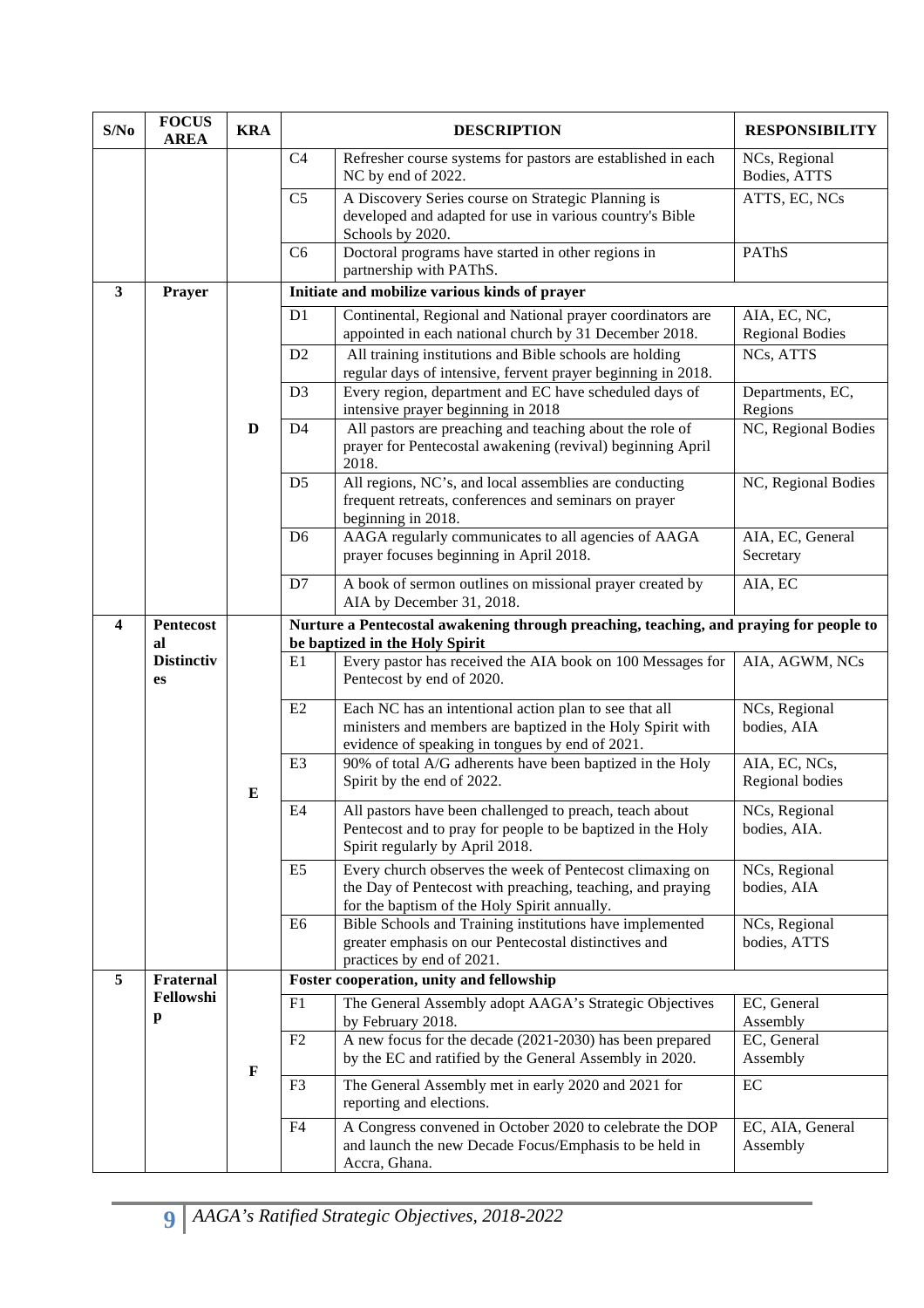| S/No | <b>FOCUS</b><br><b>AREA</b>            | <b>KRA</b>  | <b>DESCRIPTION</b> |                                                                                                                                                                                                                                                     | <b>RESPONSIBILITY</b>                           |
|------|----------------------------------------|-------------|--------------------|-----------------------------------------------------------------------------------------------------------------------------------------------------------------------------------------------------------------------------------------------------|-------------------------------------------------|
|      |                                        |             | F <sub>5</sub>     | A culture exists where member churches participate in<br>exchange meetings to seek best practice in various aspects of<br>church growth and health by 2022.                                                                                         | NCs, Regional bodies                            |
|      |                                        |             | F <sub>6</sub>     | Regional bodies and NC's leadership are empowered in their<br>capacity to help with various forms of conflict resolution by<br>the end of 2022.                                                                                                     | NCs, Regional<br>bodies, ATTS                   |
|      |                                        |             | F7                 | The partnership with AGWM Africa is strengthened through<br>strategic engagement by 2020.                                                                                                                                                           | EC, AGWM,<br>Regional bodies                    |
|      |                                        |             | ${\rm F}8$         | The partnership with the French A/G has been strengthened<br>through intentional engagement by 2020.                                                                                                                                                | EC, AGWM                                        |
|      |                                        |             | F <sub>9</sub>     | Quarterly communication to members is effected in its<br>various forms beginning in 2018.                                                                                                                                                           | Executive<br>Officer/Deputy<br>Secretary        |
| 6    | <b>Compass</b>                         |             |                    | Engage poverty and marginalization on the continent through the church                                                                                                                                                                              |                                                 |
|      | ionate<br><b>Ministrie</b><br>$\bf{s}$ |             | G1                 | The AG Care Constitution has been revised to strengthen,<br>give clarity of purpose and improve structure by the end of<br>2018.                                                                                                                    | AG Care, AGWM,<br>EC                            |
|      |                                        |             | G2                 | Strategic Partnerships with other relief and development<br>agencies are established by the end of 2019.                                                                                                                                            | AG Care, AGWM                                   |
|      |                                        |             | G <sub>3</sub>     | Bible schools and training institutions have raised awareness<br>to compassion ministries with their students by end of 2021.<br>AG Care should review the existing Discover Series books to<br>determine how we can use them in our Bible Schools. | ATTS, NCs,<br>Regional bodies, AG<br>Care, AGWM |
|      |                                        | $\mathbf G$ | G4                 | Each NC has a compassion ministries department established<br>by the end of 2022.                                                                                                                                                                   | AG Care, AGWM,<br>NCs, Regional bodies          |
|      |                                        |             | G <sub>5</sub>     | Each NC has an intentional action plan to see that all local<br>churches are engaged in compassion ministries by end of<br>2022.                                                                                                                    | NCs, AG Care,<br>AGWM, Regional<br>bodies       |
|      |                                        |             | G <sub>6</sub>     | An Emergency Relief Fund has been established to help with<br>disasters that arise on the continent by the end of 2022.                                                                                                                             | AG Care, EC,<br><b>AGWM</b>                     |
|      |                                        |             | G7                 | AG Care has provided a Training of Trainers (ToT) for<br>capacity building at all levels of AAGA with emphasis on<br>compassion ministries by the end of 2022.                                                                                      | AG Care, AGWM,<br>NCs, Regional bodies          |
| 7    | <b>Stewards</b>                        |             |                    | Mobilize financial resources and ensure accountability                                                                                                                                                                                              |                                                 |
|      | hip                                    |             | H1                 | A Financial Services company is researched and/or started to<br>provide banking services to all AAGA members and to help<br>provide funding for AAGA operations by the end of 2022.                                                                 | EC, AGWM, AG<br>Care                            |
|      |                                        | $\mathbf H$ | H2                 | Development office established to oversee fund raising<br>strategies and stewardship within AAGA by 2020.                                                                                                                                           | EC, General<br>Secretary                        |
|      |                                        |             | H <sub>3</sub>     | All AAGA members actively and faithfully fulfill their<br>financial obligations to the Alliance annually.                                                                                                                                           | NCs, Regional<br>bodies, General<br>Secretary   |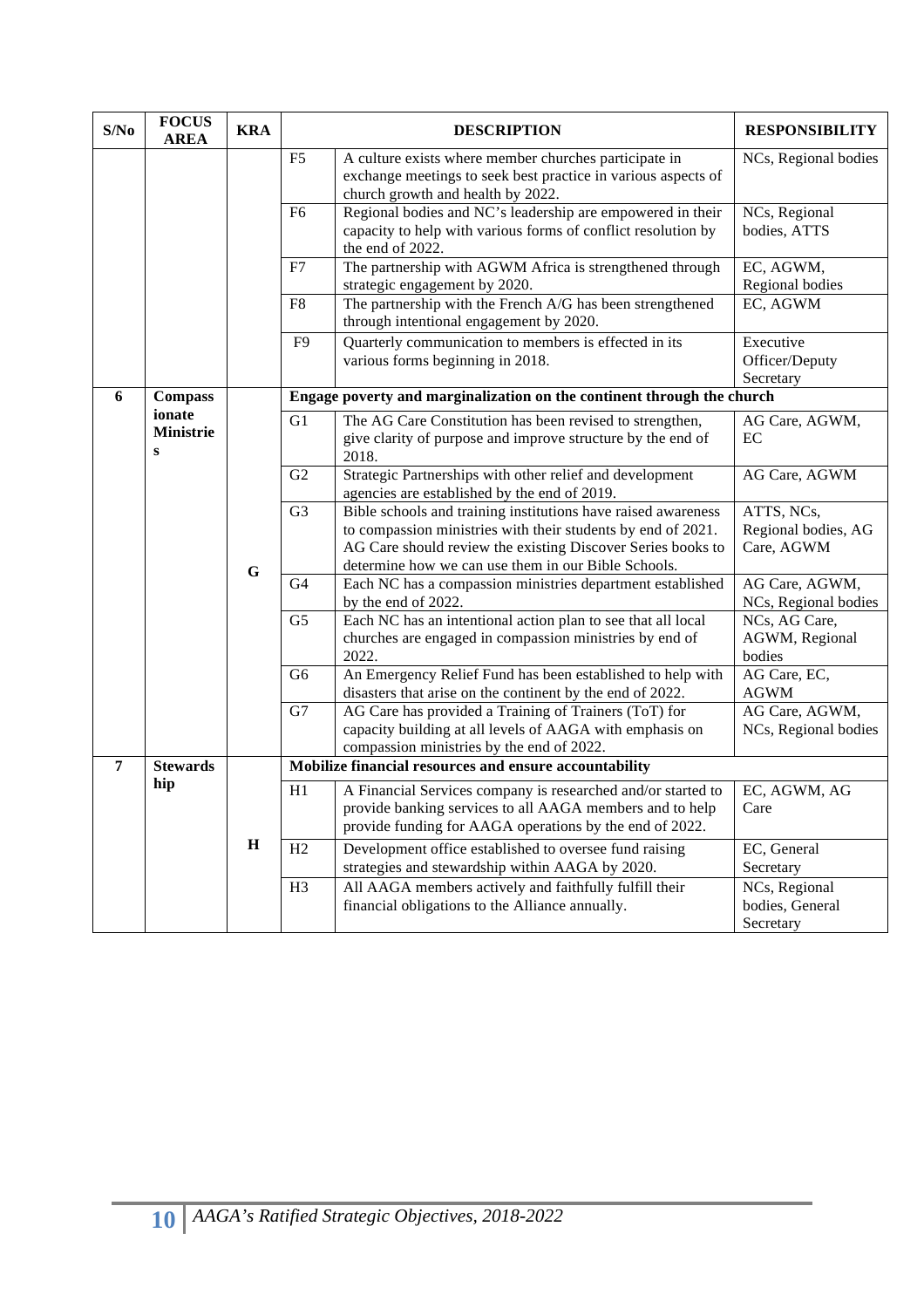# **IMPLEMENTATION**

In order to fulfill the vision of the Strategic Plan it will require the participation of all levels of AAGA from the EC, Departments, Regional Bodies, Special Initiatives, AGWM and National churches. The human body is a living example of the cooperation required; it needs the coordination of every body part from the head to the sole of the foot to function properly. Foundationally it is important to realize that;

- 1. Every leader completes his/her responsibility faithfully and diligently
- 2. Though continental or regional action plans may be developed, every participant should strategically look for the necessary resources to prepare and implement their action plans within their sphere of responsiblity.
	- a. A template has been provided for the writing strategies for each stategic objective and action plan.
	- b. The AAGA Executive Secretary will filter the various Key Result Areas from this document and then communicate to the responsible parties, their prescribed objectives.
- 3. The office of the Executive Secretary (and his deputy) will coordinate the overall implementation process and carry out overall monitoring and evaluation activities through various means including reporting. Each key player in AAGA's strategic objectives (Regional body, Department, Special Initiative, NC, etc.) will be responsible for planning their own strategies as well as carrying out periodic progress reviews on implementation.

# **With The Lord, We Will Do Great Things**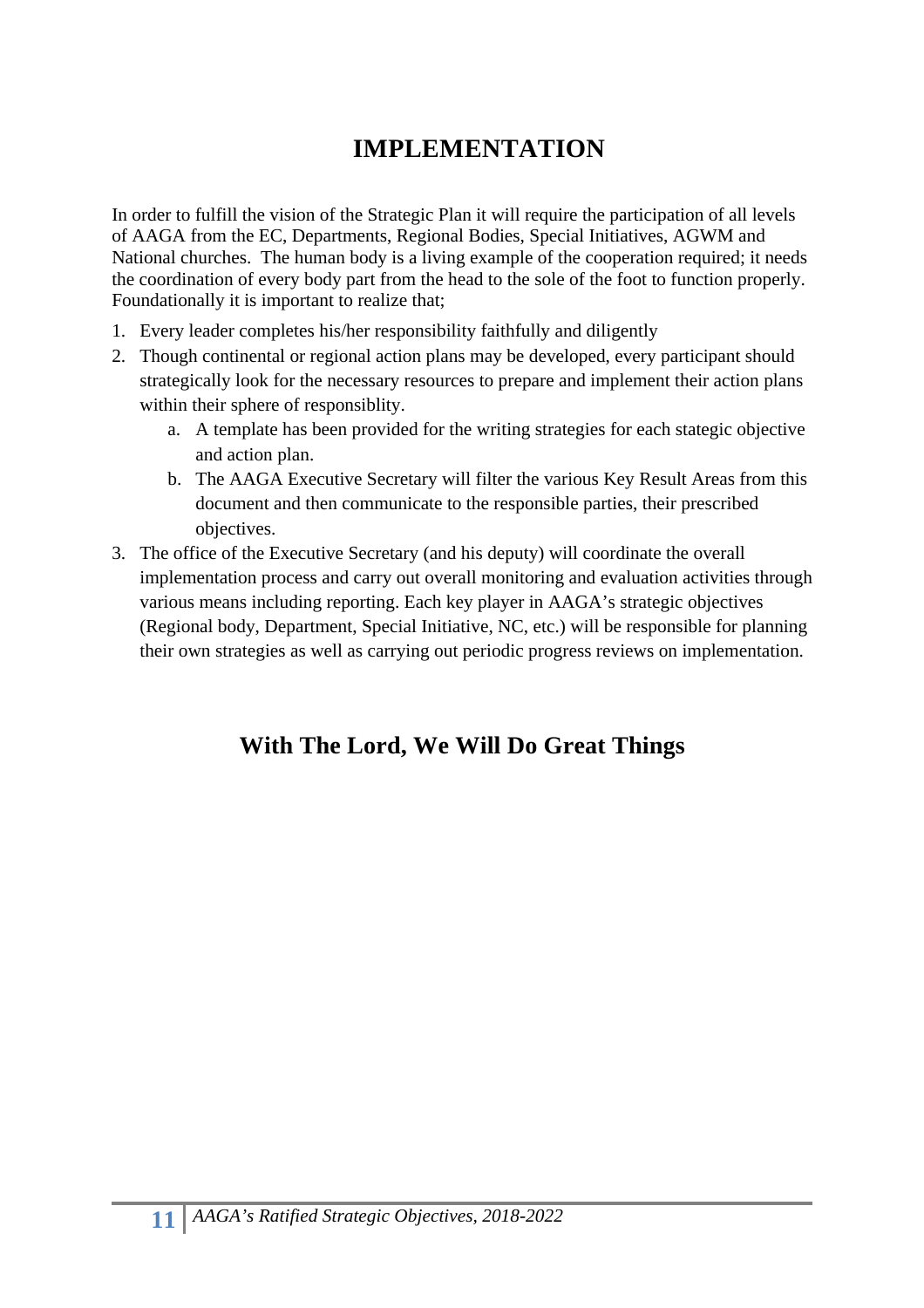## **REFERENCES**

PEW Research Centre, 2010. **Tolerance and Tension: Islam and Christianity in Sub-Saharan Africa.** *http://www.pewforum.org/2010/04/15/executivesummary-islam-and-christianity-in-sub-saharan-africa/*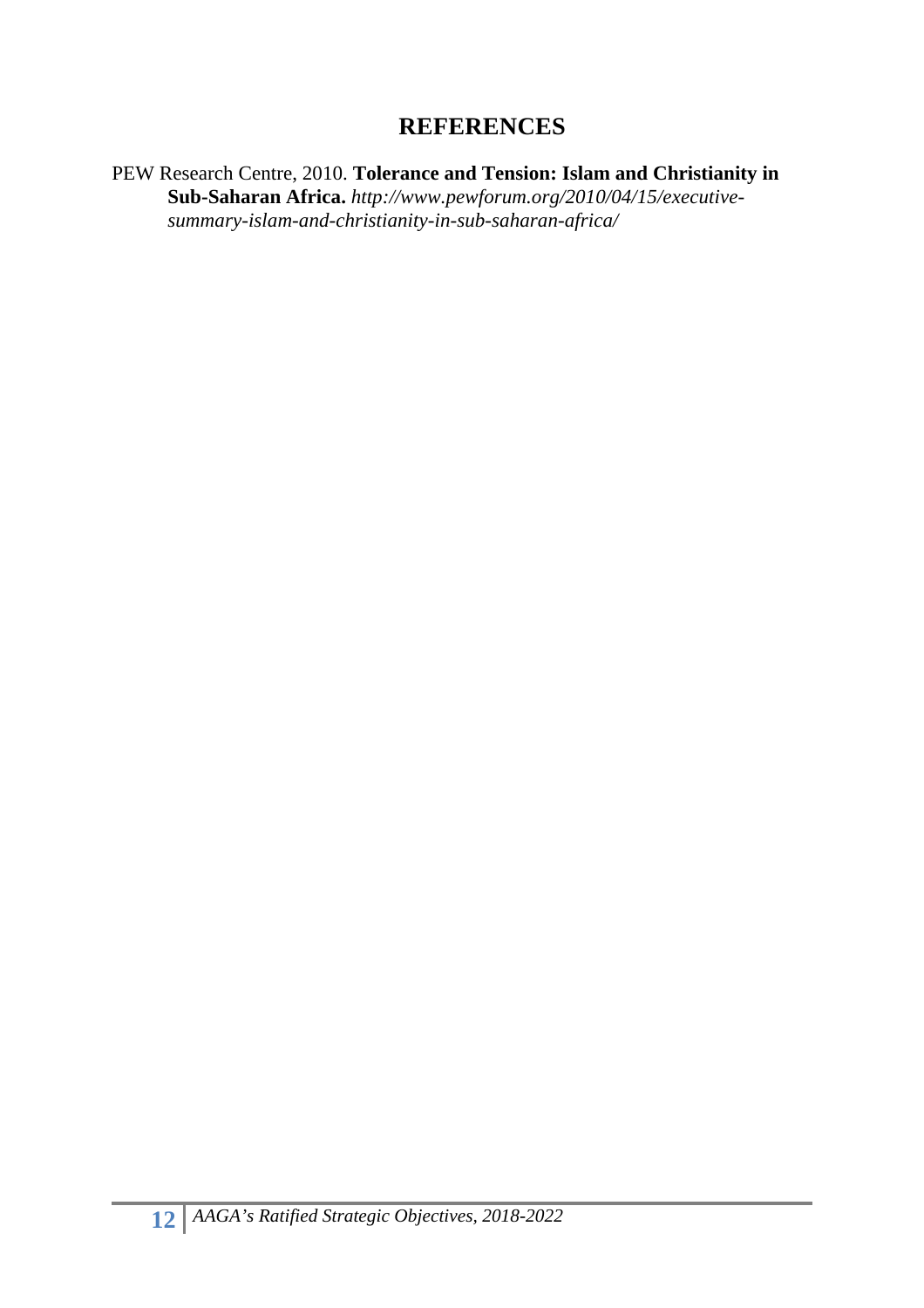## **APPENDICES**

| #              | <b>FULL NAME</b>             | <b>AAGA ROLE(S)</b>           | <b>OTHER ROLE(S)</b>       | W/shop<br>Group |  |
|----------------|------------------------------|-------------------------------|----------------------------|-----------------|--|
|                | Rev. Dr. Barnabas Mtokambali | Chairman                      | GS-Tanzania AG             |                 |  |
| $\overline{2}$ | Rev. Dr. Michel Ouedraogo    | Vice Chairman                 | GS - Burkina Faso AG       |                 |  |
| 3              | Rev. Nate Lashway            | AGWM, Exec. Secretary - AAGA  | TLO Swahili Zone           |                 |  |
| $\overline{4}$ | Rev. Dr. Paul Frimpong-Manso | Deputy Exec. Secretary - AAGA | GS - Ghana AG              | 3               |  |
| 5              | Rev. Jude Benjamin Ngouwa    | Chairman CAAGA                | GS - Gabon AG              |                 |  |
| 6              | Rev. Dr. Enson Lwesya        | Director - WMC                | Malawi AG                  | 2               |  |
| 7              | Mr. Joseph Kwame Wumbee      | Director - AG Care            | Ghana AG                   | 2               |  |
| 8              | Rev. Greg Beggs              | Regional Director - AGWM      | Africa Regional Director   | 3               |  |
| 9              | Rev. Bill Moore              | <b>AGWM</b>                   | Tabernacle Evangelism      | 3               |  |
| 10             | Rev. Laura Goodrich          | <b>AGWM</b>                   | South Africa Area Director | 2               |  |
| 11             | Rev. Dr. Steve Pennington    | <b>AGWM</b>                   | East Africa & Indian Ocean | 2               |  |
| 12             | Rev. Rodgers Namwenje        | Co-Facilitator                | M&E, Admin.- Tanzania AG   | 3               |  |
| 13             | Prof. Pastor Joseph Kimeme   | Facilitator/Recorder          | M&E - Tanzania AG          |                 |  |

#### **Appendix 1: Participants in the Strategic Planning Team**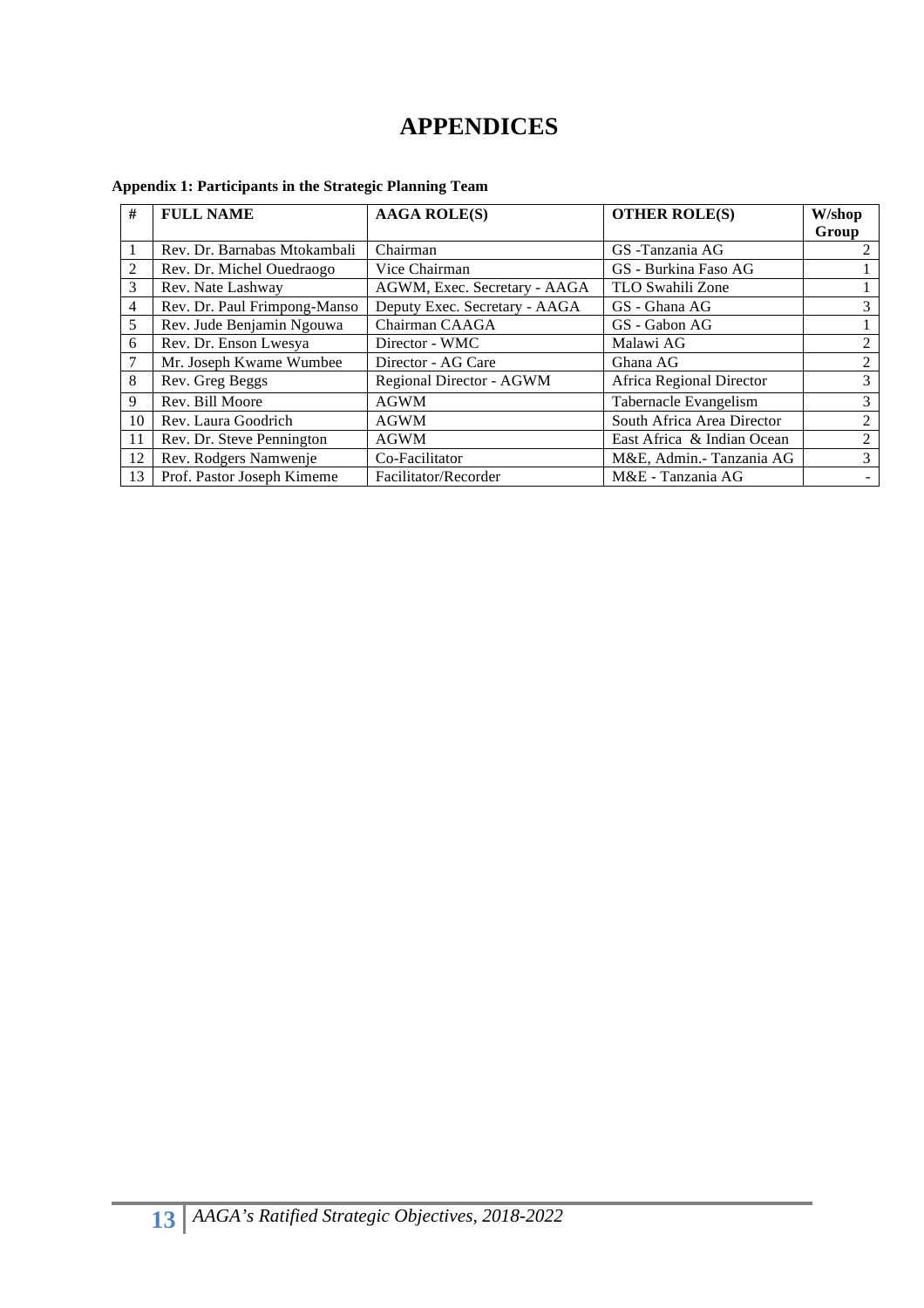#### **Templates for presenting a five year strategic plan and a one year Action Plan**

For each strategic objective, develop strategies necessary to accomplish the objective. You should also develop delivery targets, key performance indicators and assign the activity to a responsible person.

#### **Appendix 2: Sample of a local church strategic plan**

| <b>Strategic Objective</b>                                                       | <b>Strategy</b>                                                                        | <b>Delivery Target</b>                                                           | <b>Key Performance</b><br><b>Indicator</b><br>(KPI)                         | <b>Responsibility</b> |  |  |  |  |  |
|----------------------------------------------------------------------------------|----------------------------------------------------------------------------------------|----------------------------------------------------------------------------------|-----------------------------------------------------------------------------|-----------------------|--|--|--|--|--|
| KRA A: Worship and express gratitude to God                                      |                                                                                        |                                                                                  |                                                                             |                       |  |  |  |  |  |
| A1: Eight musicians and<br>five worship leaders are<br>facilitated to role model | A1.1 Teach about biblical<br>worship                                                   | More worship and less<br>performance                                             | -Lesson handouts<br>-Attendance<br>records                                  | <b>Senior Pastor</b>  |  |  |  |  |  |
| and orchestrate worship                                                          | A1.2 Provide musicians<br>with modern instruments                                      | Complete set of desired<br>musical instruments is<br>provided                    | List of procured vs<br>requested<br>instruments                             | Church<br>Accountant  |  |  |  |  |  |
| A2: The church is<br>developed into a worship<br>team by year 2019               | A2.1 Schedule deacon<br>area worship teams to<br>minister in weekly church<br>services | All believers practice<br>worship formally with<br>and/or without<br>instruments | -Church attendance<br>records<br>-Deacon area<br>attendance<br>-Testimonies | <b>Music Director</b> |  |  |  |  |  |
| KRA B: Edify and build capacity to edify others                                  |                                                                                        |                                                                                  |                                                                             |                       |  |  |  |  |  |
| B1: Each believer                                                                | B1.1                                                                                   |                                                                                  |                                                                             |                       |  |  |  |  |  |
|                                                                                  | $1.2$                                                                                  |                                                                                  |                                                                             |                       |  |  |  |  |  |
| B2:                                                                              |                                                                                        |                                                                                  |                                                                             |                       |  |  |  |  |  |

### **STRATEGIC PLAN FOR YEARS 2018-2022**